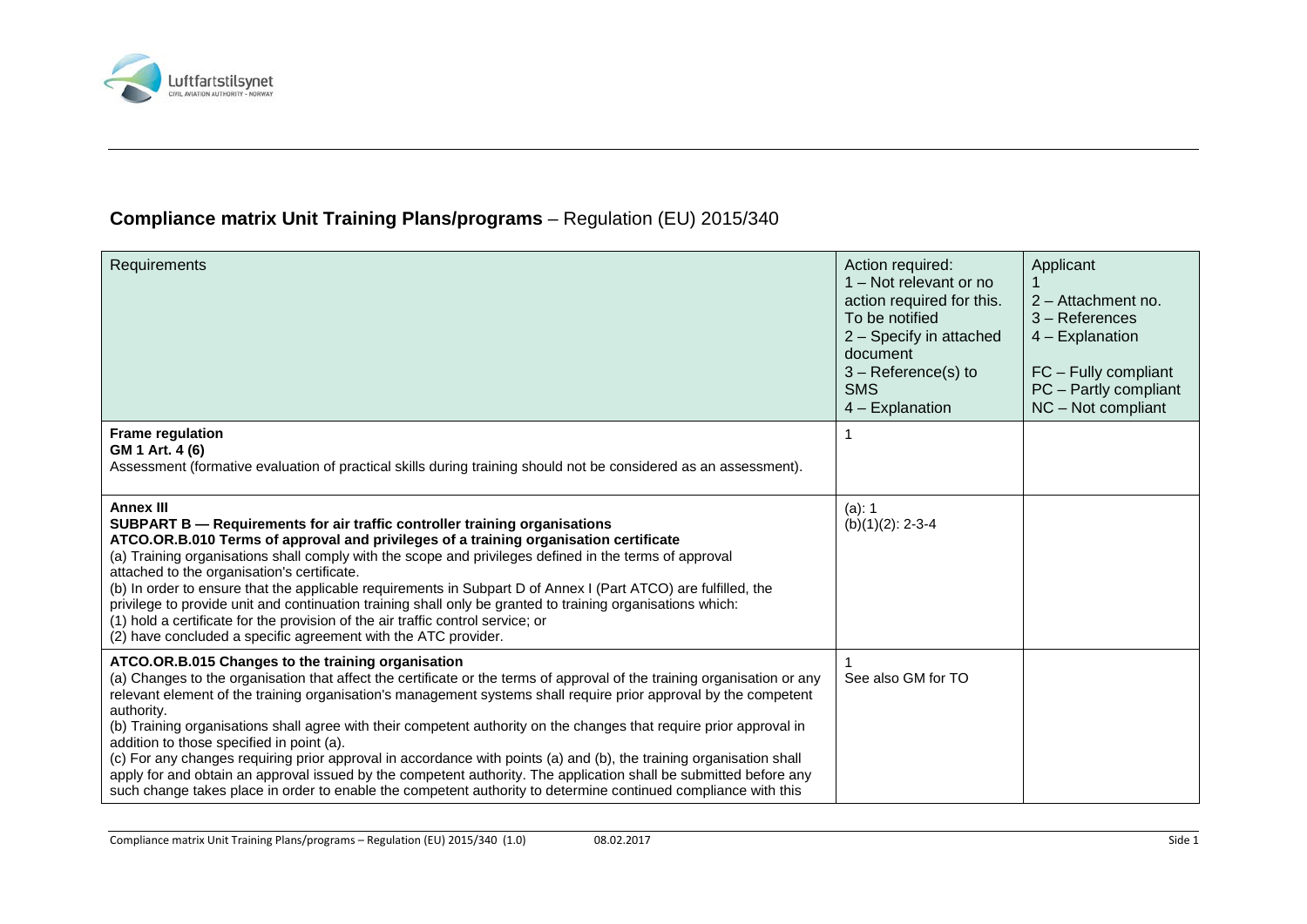

| Regulation and to amend, if necessary, the training organisation certificate and related terms of approval attached to<br>Training organisations shall provide the competent authority with all relevant documentation.<br>The change shall only be implemented upon receipt of formal approval by the competent authority in accordance<br>with ATCO.AR.E.010.<br>Training organisations shall operate under the conditions prescribed by the competent authority<br>during such changes, as applicable.<br>(d) Changes to the elements referred to in point (a) due to unforeseen circumstances shall be notified<br>to the competent authority without delay in order to obtain approval as necessary.<br>(e) All changes not requiring prior approval shall be managed and notified to the competent authority as defined in<br>the procedure approved by the competent authority in accordance with ATCO.AR.E.010.<br>(f) Training organisations shall notify the competent authority when they cease their activities.                                                                                                                                                                                                              |         |  |
|-------------------------------------------------------------------------------------------------------------------------------------------------------------------------------------------------------------------------------------------------------------------------------------------------------------------------------------------------------------------------------------------------------------------------------------------------------------------------------------------------------------------------------------------------------------------------------------------------------------------------------------------------------------------------------------------------------------------------------------------------------------------------------------------------------------------------------------------------------------------------------------------------------------------------------------------------------------------------------------------------------------------------------------------------------------------------------------------------------------------------------------------------------------------------------------------------------------------------------------------|---------|--|
| ATCO.OR.B.040 Occurrence reporting<br>(a) Training organisations providing on-the-job training shall report to the competent authority, and to any other<br>organisation required by the State of the operator to be informed, any accident, serious incident and occurrence as<br>defined in Regulation (EU) No 996/2010 of the European Parliament and of the Council3 and Regulation (EU) No<br>376/2014, resulting from their training activity.<br>(b) Reports shall be made as soon as practicable, but in any case within 72 hours of the training organisation<br>identifying the condition to which the report relates, unless exceptional circumstances prevent this.<br>(c) Where relevant, training organisations shall produce a follow-up report to provide details of actions it intends to<br>take to prevent similar occurrences in the future, as soon as these actions have been identified.<br>(d) Without prejudice to Regulation (EU) No 996/2010 and Regulation (EU) No 376/2014, the reports<br>referred to in points (a), (b) and (c) shall be made in a form and manner established by the competent authority and<br>contain all pertinent information about the condition known to the training organisation. | $3 - 4$ |  |
| GM1 ATCO.OR.B.040 Occurrence reporting<br>The training organisation's report should focus on occurrences taking place during on-the-job training with regard to<br>the training aspects involved. The report may be submitted together with or as an integral part of the report prepared<br>by the air navigation service provider.                                                                                                                                                                                                                                                                                                                                                                                                                                                                                                                                                                                                                                                                                                                                                                                                                                                                                                      |         |  |
| SUBPART C - Management of air traffic controller training organisations<br><b>ATCO.OR.C.005 Contracted activities</b><br>(a) Training organisations shall ensure that when contracting or purchasing any parts of their activities, the<br>contracted or purchased activity or part of activity conform to the applicable requirements.<br>(b) When a training organisation contracts any part of its activity to an organisation that is not itself certified in<br>accordance with this Regulation to carry out such activity, the contracted organization shall work under the terms of<br>approval contained in the certificate issued to the contracting training organisation. The contracting training<br>organisation shall ensure that the competent authority is given access to the contracted organisation to determine<br>continued compliance with the applicable requirements.                                                                                                                                                                                                                                                                                                                                             | $3 - 4$ |  |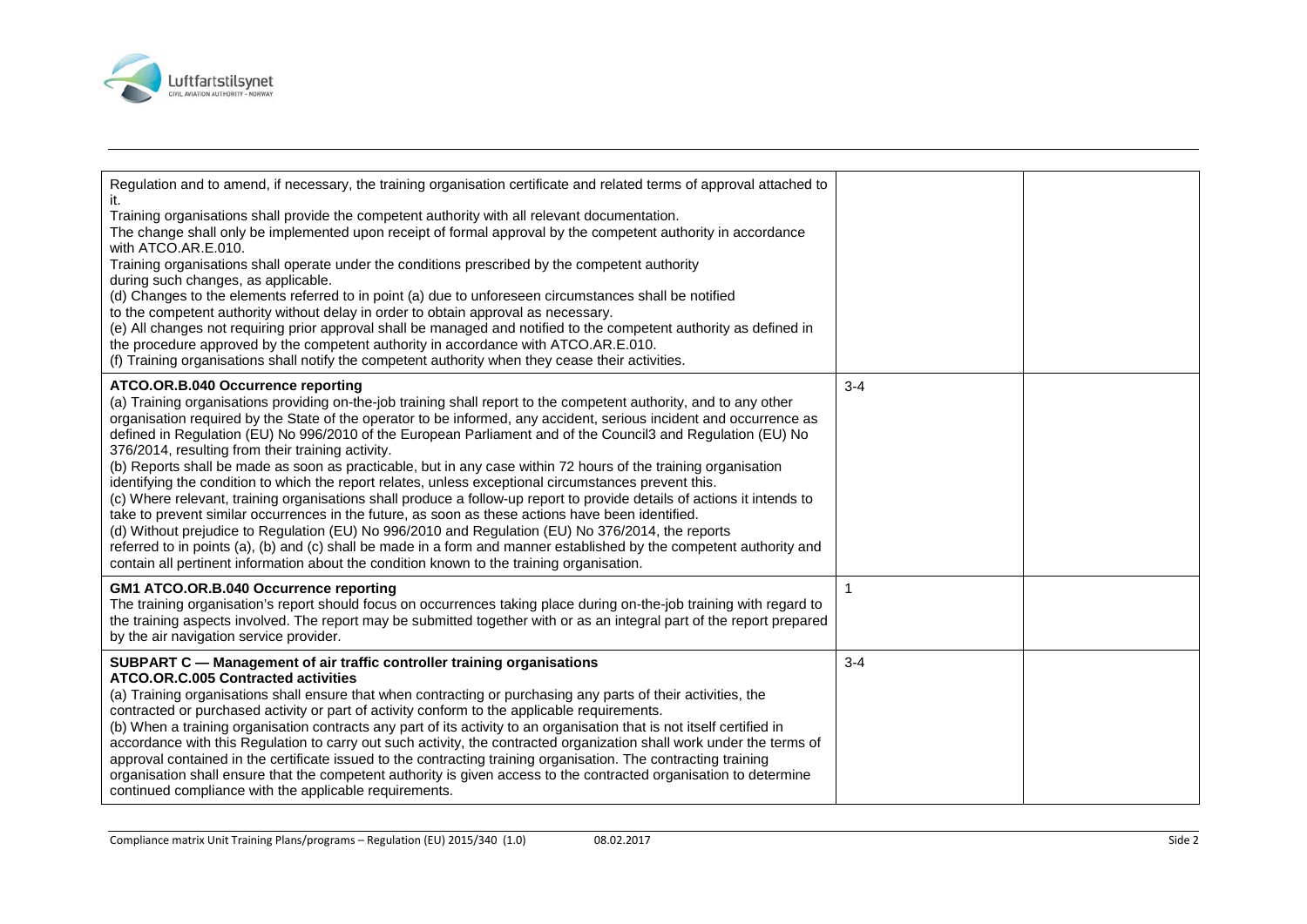

| ATCO.OR.C.010 Personnel requirements<br>(a) Training organisations shall appoint an accountable manager.<br>(b) A person or persons shall be nominated by the training organisation with the responsibility for training. Such<br>person or persons shall be ultimately responsible to the accountable manager.<br>(c) Training organisations shall have sufficient qualified personnel for the planned tasks and activities<br>to be performed in accordance with the applicable requirements.<br>(d) Training organisations shall maintain a record of theoretical instructors with their relevant professional<br>qualifications, adequate knowledge and experience and their demonstration, instructional techniques assessment<br>and subjects they are entitled to teach.<br>(e) Training organisations shall establish a procedure to maintain competence of the theoretical instructors.<br>(f) Training organisations shall ensure that practical instructors and assessors successfully complete refresher                                                                                                                                                                                                                                                                                                                                                                                                                                                                                                                                       | (a)(b)(f)(g): 1<br>$(c)(d)(e)$ : 3-4 Describe unit |  |
|------------------------------------------------------------------------------------------------------------------------------------------------------------------------------------------------------------------------------------------------------------------------------------------------------------------------------------------------------------------------------------------------------------------------------------------------------------------------------------------------------------------------------------------------------------------------------------------------------------------------------------------------------------------------------------------------------------------------------------------------------------------------------------------------------------------------------------------------------------------------------------------------------------------------------------------------------------------------------------------------------------------------------------------------------------------------------------------------------------------------------------------------------------------------------------------------------------------------------------------------------------------------------------------------------------------------------------------------------------------------------------------------------------------------------------------------------------------------------------------------------------------------------------------------------------|----------------------------------------------------|--|
| training in order to revalidate the respective endorsement.<br>(g) Training organisations shall maintain a record of persons qualified for assessing practical instructors'<br>competence and assessors' competence, in accordance with ATCO.C.045, with their relevant endorsements.                                                                                                                                                                                                                                                                                                                                                                                                                                                                                                                                                                                                                                                                                                                                                                                                                                                                                                                                                                                                                                                                                                                                                                                                                                                                      |                                                    |  |
| GM1 ATCO.OR.C.010(b);(c) Personnel requirements<br>(a) Training organisations may nominate the person responsible for training and a person or persons<br>subordinate to him or her as chief training instructor(s)/unit responsible training officer(s).<br>(b) Usually, training organisations nominate only one person responsible for training.<br>(c) Prerequisites, typical function and responsibilities of the person responsible for training may be:<br>(1) to have extensive experience in instructing for all types of ATC training and possess sound managerial<br>capability;<br>(2) to have overall responsibility for ensuring satisfactory integration of all training provided and for supervising the<br>progress of the persons undertaking training;<br>(3) to be responsible for coordinating and delegating the contact to the competent authority in training-related<br>issues; and<br>(4) to be ultimately responsible to the accountable manager.<br>(d) Prerequisites, typical functions and responsibilities of the chief training instructor(s)/unit responsible training<br>officer(s) may be:<br>(1) to have extensive experience in instructing for all types of ATC training and possess sound managerial<br>capability;<br>(2) to have responsibility for ensuring satisfactory training is provided and for supervising the progress of the<br>persons undertaking training in the areas that have been delegated by the person responsible for training; and<br>(3) to report to the person responsible for training. |                                                    |  |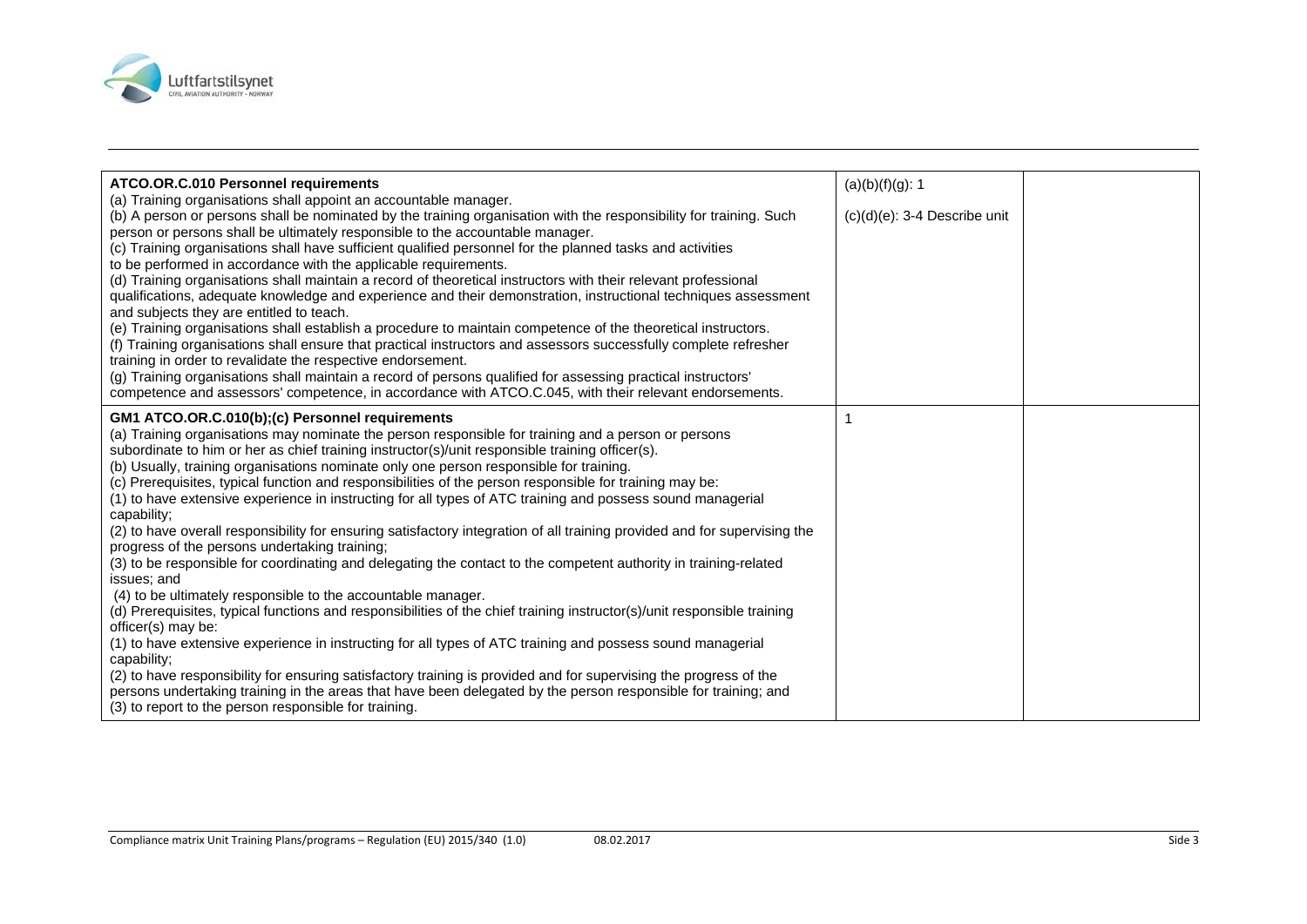

| ATCO.OR.C.015 Facilities and equipment<br>(a) Training organisations shall have facilities allowing the performance and management of all planned tasks and<br>activities in accordance with this Regulation.<br>(b) The training organisation shall ensure that the synthetic training devices comply with the applicable<br>specifications and requirements appropriate to the task.<br>(c) During on-the-job training instruction, the training organisation shall ensure that the instructor has exactly the<br>same information as the person undertaking OJT and the means to intervene immediately.                                                                                                                                                                                                                                                                                                                                                             | 3-4 Describe unit |  |
|------------------------------------------------------------------------------------------------------------------------------------------------------------------------------------------------------------------------------------------------------------------------------------------------------------------------------------------------------------------------------------------------------------------------------------------------------------------------------------------------------------------------------------------------------------------------------------------------------------------------------------------------------------------------------------------------------------------------------------------------------------------------------------------------------------------------------------------------------------------------------------------------------------------------------------------------------------------------|-------------------|--|
| AMC1 ATCO.OR.C.015(a) Facilities and equipment<br>(a) General areas<br>A training organisation should have access to facilities appropriate to the size and scope of the intended operations<br>provided in an environment conducive to learning.<br>(b) Training areas<br>For training organisations providing theoretical training, the facilities should also include sufficient suitably equipped<br>classroom areas.                                                                                                                                                                                                                                                                                                                                                                                                                                                                                                                                              | 3-4 Describe unit |  |
| GM1 ATCO.OR.C.015(a) Facilities and equipment<br>(a) General areas<br>These facilities should include general areas, which consist of sufficient:<br>(1) office space for managerial and administrative as well as training staff;<br>(2) rooms for study and testing;<br>(3) library facilities; and<br>(4) storage areas, including secure areas for training and personnel records.<br>(b) Training areas<br>For training organisations providing practical training, the facilities should also include sufficient:<br>(1) rooms for briefing and debriefing; and<br>(2) suitably equipped rooms for practical training.                                                                                                                                                                                                                                                                                                                                           |                   |  |
| AMC1 ATCO.OR.C.015(b) Facilities and equipment<br>Specifications for synthetic training devices<br>(a) Synthetic training devices classifications<br>Synthetic training devices used for training should be classified according to one of the following classifications:<br>(1) simulator (SIM);<br>(2) part-task trainer (PTT).<br>(b) Synthetic training device (STD) criteria<br>If an STD is used for training, it should be approved by the competent authority as part of the course approval<br>process for any training plan. Training organisations should demonstrate how the STD will provide adequate support<br>for the intended training, in particular, how the STD will meet the stated objectives of the practical training exercises<br>and enable the performance objectives to be assessed to the level determined in the training programme.<br>This demonstration and the related documentation should include the following relevant criteria: | $2 - 3 - 4$       |  |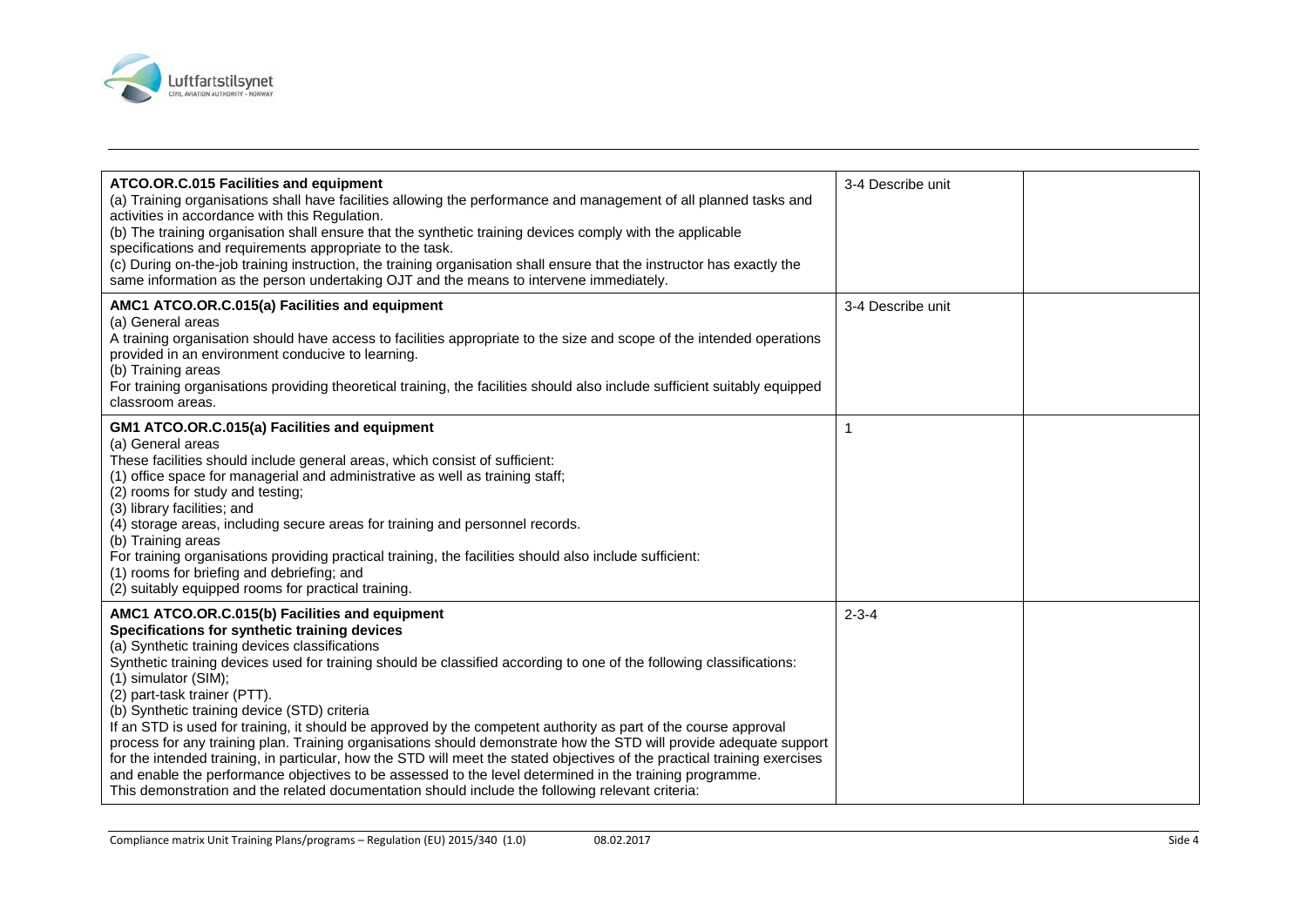

| (1) the general environment, which should provide an environment in which STD exercises may be run without<br>undue interference from unrelated activities;<br>(2) the STD layout;<br>(3) the equipment provided;<br>(4) the display presentation, functionality, and updating of operational information;<br>(5) data displays, including strip displays, where appropriate;<br>(6) coordination facilities;<br>(7) aircraft performance characteristics, including the availability of manoeuvres, e.g. holding or instrumental landing<br>system (ILS) operation, required for a particular simulation;<br>(8) the availability of real-time changes during an exercise;<br>(9) the processes by which the training organisation can be assured that staff associated with the training conducted<br>with the use of an STD are competent;<br>(10) the degree of realism of any voice recognition system associated with the STD; and<br>(11) where a simulator is an integral part of an operational ATC system, the processes by which the training<br>organisation is assured that interference between the simulated and operational environments is prevented.<br>The extent to which the STD achieves the above criteria will be used to determine the adequacy of the STD for the<br>proposed use. As a general principle, the greater the degree of replication of the operational position being<br>represented, the greater the use will be possible for any particular training.<br>(c) STD used for pre-on-the-job training<br>When an STD is used for pre-on-the-job training and the training time is counted as operational training, the STD<br>classification should be a full-size replica of a working position, including all equipment, and computer programmes<br>necessary to represent the full tasks associated with that position, including realistic wind at all levels to facilitate<br>SRA. In the case of a working position at a tower unit, it includes an out-of-the-tower view. |                                                          |  |
|-----------------------------------------------------------------------------------------------------------------------------------------------------------------------------------------------------------------------------------------------------------------------------------------------------------------------------------------------------------------------------------------------------------------------------------------------------------------------------------------------------------------------------------------------------------------------------------------------------------------------------------------------------------------------------------------------------------------------------------------------------------------------------------------------------------------------------------------------------------------------------------------------------------------------------------------------------------------------------------------------------------------------------------------------------------------------------------------------------------------------------------------------------------------------------------------------------------------------------------------------------------------------------------------------------------------------------------------------------------------------------------------------------------------------------------------------------------------------------------------------------------------------------------------------------------------------------------------------------------------------------------------------------------------------------------------------------------------------------------------------------------------------------------------------------------------------------------------------------------------------------------------------------------------------------------------------------------------------------------------------------------------------|----------------------------------------------------------|--|
| ATCO.OR.C.020 Record keeping<br>(a) Training organisations shall retain detailed records of persons undertaking or having undertaken training to show<br>that all requirements of the training courses have been met.<br>(b) Training organisations shall establish and maintain a system for recording the professional qualifications and<br>instructional techniques assessments of instructors and assessors, as well as the subjects they are entitled to teach,<br>where appropriate.<br>(c) The records required in points (a) and (b) shall be retained for a minimum period of five years subject to the<br>applicable national data protection law:<br>(1) after the person undertaking training has completed the course; and<br>(2) after the instructor or assessor ceases to perform a function for the training organisation, as applicable.<br>(d) The archiving process including the format of the records shall be specified in the training organisation's<br>management system.<br>(e) Records shall be stored in a secure manner.                                                                                                                                                                                                                                                                                                                                                                                                                                                                                                                                                                                                                                                                                                                                                                                                                                                                                                                                                               | $3 - 4$<br>Ref. to management<br>system<br>Describe unit |  |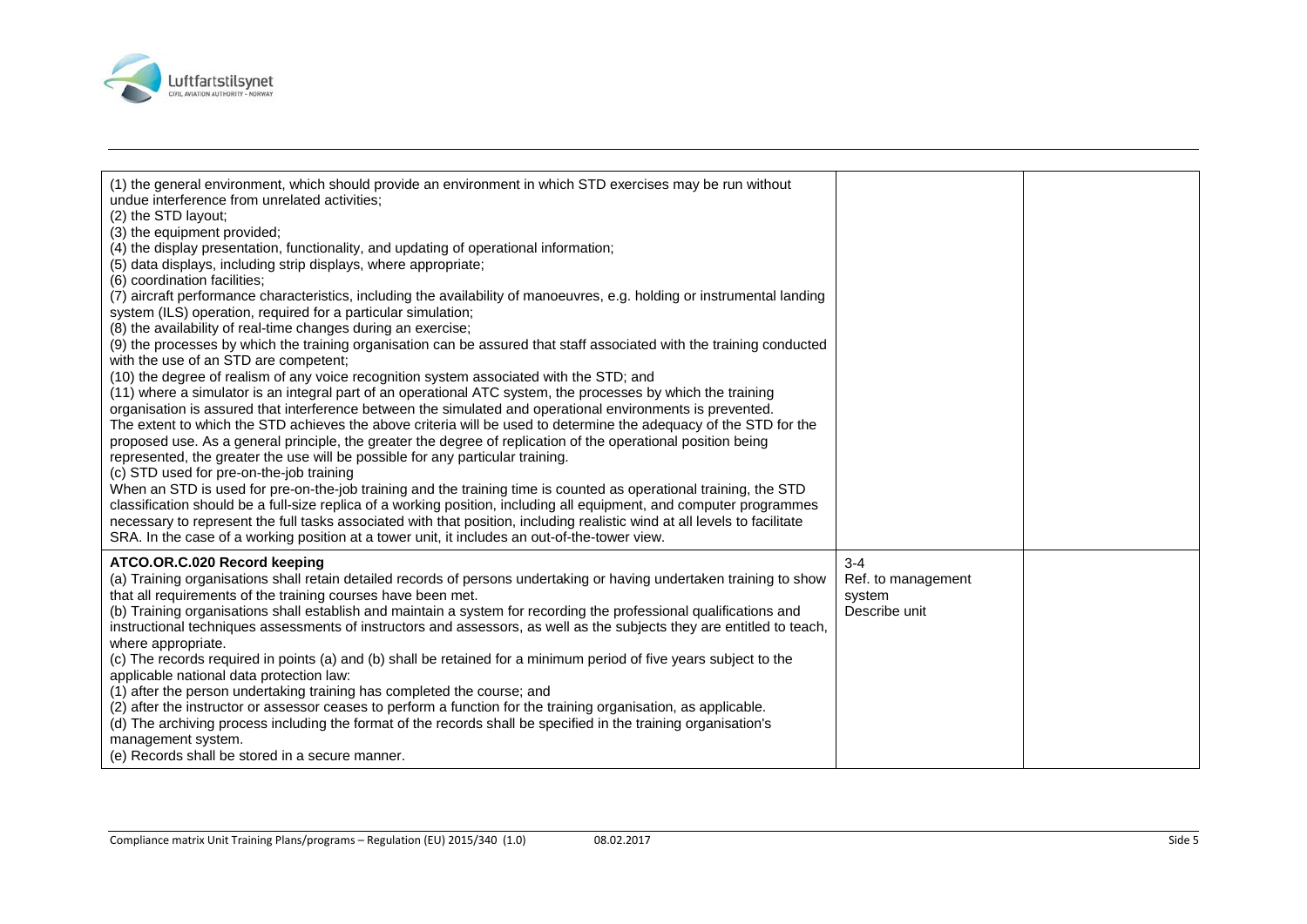

| AMC1 ATCO.OR.C.020(a);(b) Record keeping<br>Training organisations should maintain the following records:<br>(a) Records of persons undertaking training:<br>(1) personal information;<br>(2) details of training received including the starting date of the training, as well as the results of the examinations<br>and assessments:<br>(3) detailed and regular progress report forms;<br>(4) certificate of completion of training courses.<br>(b) Records of instructors and assessors:<br>(1) personal information;<br>(2) qualification records;<br>(3) records of refresher training for instructors and assessors;<br>(4) assessment reports;<br>(5) instructional and/or assessment time records.<br>Training organisations should submit training records and reports to the competent authority as required.                                                                           | $3 - 4$<br>Ref. to management<br>system<br>Describe unit |  |
|----------------------------------------------------------------------------------------------------------------------------------------------------------------------------------------------------------------------------------------------------------------------------------------------------------------------------------------------------------------------------------------------------------------------------------------------------------------------------------------------------------------------------------------------------------------------------------------------------------------------------------------------------------------------------------------------------------------------------------------------------------------------------------------------------------------------------------------------------------------------------------------------------|----------------------------------------------------------|--|
| SUBPART D - Requirements for training courses and training plans<br>ATCO.OR.D.001 Requirements for training courses and training plans<br>Training organisations shall develop:<br>(a) training plans and training courses associated to the type(s) of training provided in accordance with the<br>requirements set out in Annex I (Part ATCO), Subpart D;                                                                                                                                                                                                                                                                                                                                                                                                                                                                                                                                        |                                                          |  |
| ATCO.OR.D.005 Examination and assessment results and certificates<br>(a) The training organisation shall make available to the applicant his/her results of examinations and assessments<br>and, upon applicant's request, issue a certificate with his/her result of examinations and assessments.                                                                                                                                                                                                                                                                                                                                                                                                                                                                                                                                                                                                | $3 - 4$                                                  |  |
| Annex I<br><b>SUBPART B - Licences, ratings and endorsements</b><br>ATCO.B.001 Student air traffic controller licence<br>(a) Holders of a student air traffic controller licence shall be authorised to provide air traffic control services in<br>accordance with the rating(s) and rating endorsement(s) contained in their licence under the supervision of an on-<br>the-job training instructor and to undertake training for rating endorsement(s).<br>(b) Applicants for the issue of a student air traffic controller licence shall:<br>(1) be at least 18 years old;<br>(2) have successfully completed initial training at a training organisation satisfying the<br>requirements laid down in Annex III (Part ATCO.OR) relevant to the rating, and if applicable, to the rating<br>endorsement, as set out in Part ATCO, Subpart D, Section 2;<br>(3) hold a valid medical certificate; | $(a)(b)(c)$ : 1<br>$(d)$ : 3-4                           |  |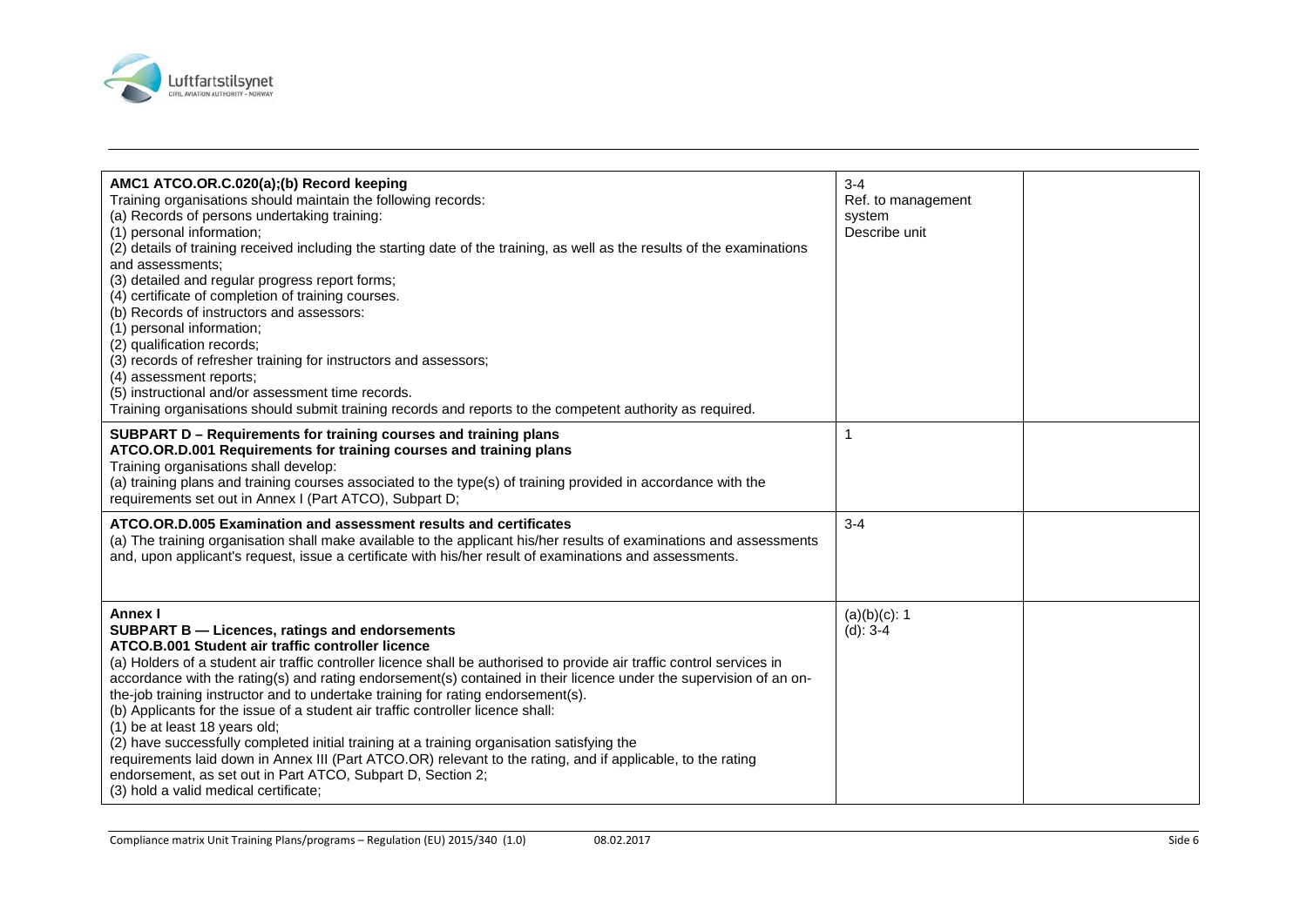

| (4) have demonstrated an adequate level of language proficiency in accordance with the requirements set out in<br>ATCO.B.030.<br>(c) The student air traffic controller licence shall contain the language endorsement(s) and at least one rating and, if<br>applicable, one rating endorsement.<br>(d) The holder of a student air traffic controller licence who has not started exercising the privileges of that licence<br>within one year from the date of its issue or has interrupted exercising those privileges for a period of more than one<br>year may only start or continue unit training in that rating after an assessment of his/her previous competence,<br>conducted by a training organization satisfying the requirements laid down in Annex III (Part ATCO.OR) and<br>certified to provide initial training relevant to the rating, as to whether he/she continues to satisfy the requirements<br>relevant to that rating, and after satisfying any training requirements resulting from this assessment.                                                                                                                                                                                                |                                   |  |
|---------------------------------------------------------------------------------------------------------------------------------------------------------------------------------------------------------------------------------------------------------------------------------------------------------------------------------------------------------------------------------------------------------------------------------------------------------------------------------------------------------------------------------------------------------------------------------------------------------------------------------------------------------------------------------------------------------------------------------------------------------------------------------------------------------------------------------------------------------------------------------------------------------------------------------------------------------------------------------------------------------------------------------------------------------------------------------------------------------------------------------------------------------------------------------------------------------------------------------|-----------------------------------|--|
| GM1 ATCO.B.001(b) Student air traffic controller licence<br>Maturity of air traffic controllers<br>Persons who wish to undertake air traffic controller training at a training organisation satisfying the requirements laid<br>down in Annex III (Part ATCO.OR) should be educationally, physically and mentally sufficiently mature. In order to<br>assess their ability to complete air traffic controller training, training organisations may conduct aptitude<br>assessments and/or set out educational or similar requirements which could serve as a prerequisite for commencing<br>air traffic controller training.                                                                                                                                                                                                                                                                                                                                                                                                                                                                                                                                                                                                    | 1                                 |  |
| AMC1 ATCO.B.001(d) Student air traffic controller licence<br>Assessment of previous competence<br>When establishing previous competence in a rating, the assessment should be based on the requirements set out in<br>Part ATCO, Subpart D, Section 2.                                                                                                                                                                                                                                                                                                                                                                                                                                                                                                                                                                                                                                                                                                                                                                                                                                                                                                                                                                          | $2 - 3 - 4$<br>Assessment forms   |  |
| ATCO.B.005 Air traffic controller licence<br>(a) Holders of an air traffic controller licence shall be authorised to provide air traffic control services in accordance<br>with the ratings and rating endorsements of their licence, and to exercise the privileges of the endorsements<br>contained therein.<br>(b) The privileges of an air traffic controller licence shall include the privileges of a student air traffic controller<br>licence as set out in ATCO.B.001(a).<br>(c) Applicants for the first issue of an air traffic controller licence shall:<br>(1) hold a student air traffic controller licence;<br>(2) have completed a unit endorsement course and successfully passed the appropriate examinations and<br>assessments in accordance with the requirements set out in Part ATCO, Subpart D, Section 3;<br>(3) hold a valid medical certificate;<br>(4) have demonstrated an adequate level of language proficiency in accordance with the requirements set out in<br>ATCO.B.030.<br>(d) The air traffic controller licence shall be validated by the inclusion of one or more ratings and the relevant rating,<br>unit and language proficiency endorsements for which the training was successful. | $(a)(b)(c)(d)$ : 1<br>$(e)$ : 3-4 |  |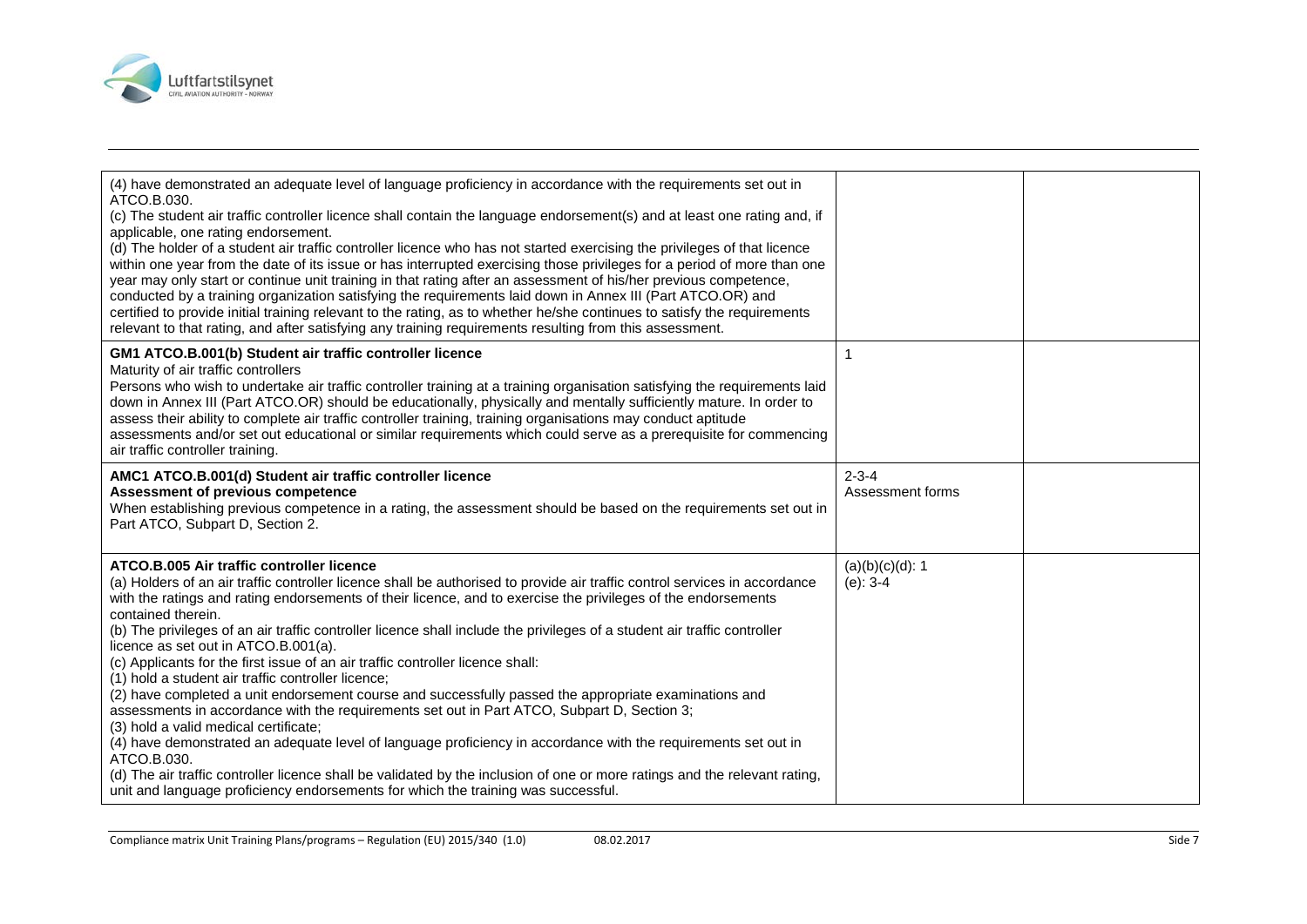

| (e) The holder of an air traffic controller licence who has not started exercising the privileges of any rating within one<br>year from the date of its issue may only start unit training in that rating after an assessment of his/her previous<br>competence, conducted by a training organisation satisfying the requirements laid down in Annex III (Part<br>ATCO.OR) and certified to provide initial training relevant to the rating, as to whether he/she continues to satisfy the<br>requirements relevant to that rating, and after satisfying any training requirements resulting from this assessment.                                                                                                                                                                                                                                                                                                                                                                                                                                                                                                                                                                 |                                                                                                                                                                       |  |
|------------------------------------------------------------------------------------------------------------------------------------------------------------------------------------------------------------------------------------------------------------------------------------------------------------------------------------------------------------------------------------------------------------------------------------------------------------------------------------------------------------------------------------------------------------------------------------------------------------------------------------------------------------------------------------------------------------------------------------------------------------------------------------------------------------------------------------------------------------------------------------------------------------------------------------------------------------------------------------------------------------------------------------------------------------------------------------------------------------------------------------------------------------------------------------|-----------------------------------------------------------------------------------------------------------------------------------------------------------------------|--|
| ATCO.B.010 Air traffic controller ratings<br>(b) The holder of a rating who has interrupted exercising the privileges associated with that rating for a period of four<br>or more immediately preceding consecutive years may only start unit training in that rating after assessment of<br>previous competence, conducted by a training organization satisfying the requirements laid down in Annex III (Part<br>ATCO.OR) and certified to provide training relevant to the rating, as to whether the person concerned continues to<br>satisfy the conditions of that rating, and after satisfying any training requirements resulting from this assessment.                                                                                                                                                                                                                                                                                                                                                                                                                                                                                                                     | $2 - 3 - 4$<br>Assessment forms                                                                                                                                       |  |
| AMC1 ATCO.B.010(b) Air traffic controller ratings<br>Assessment of previous competence<br>When establishing previous competence in a rating, the assessment should be based on the requirements set out in<br>Part ATCO, Subpart D, Section 2.                                                                                                                                                                                                                                                                                                                                                                                                                                                                                                                                                                                                                                                                                                                                                                                                                                                                                                                                     | $2 - 3 - 4$                                                                                                                                                           |  |
| GM1 ATCO.B.015(a)(3) Air traffic controller rating endorsements<br>Tower control endorsement privileges<br>Where aerodrome control is provided from one operational position, this shall be indicated in the ATC licence by the<br>issue of a Tower Control (TWR) endorsement to the Aerodrome Control Instrument rating. Aerodrome control may<br>either be one operational position or be divided between two operational positions, Ground Movement Control<br>(GMC) and Air Control (AIR). Consequently, the TWR endorsement entitles the holder of that rating endorsement to<br>either provide aerodrome control from one working position or to provide AIR or GMC separately.                                                                                                                                                                                                                                                                                                                                                                                                                                                                                              |                                                                                                                                                                       |  |
| ATCO.B.020 Unit endorsements<br>(a) The unit endorsement shall authorize the licence holder to provide air traffic control services for a specific sector,<br>group of sectors and/or working positions under the responsibility of an air traffic services unit.<br>(b) Applicants for a unit endorsement shall have successfully completed a unit endorsement course in accordance<br>with the requirements set out in Part ATCO, Subpart D, Section 3.<br>(c) Applicants for a unit endorsement following an exchange of a licence referred to in ATCO.A.010 shall, in addition<br>to the requirements set out in point (b), meet the requirements of ATCO.D.060(f).<br>(d) For air traffic controllers providing air traffic control services to aircraft carrying out flight tests, the competent<br>authority may, in addition to the requirements set out in point (b), set out additional requirements to be met.<br>(i) If the validity of a unit endorsement expires, the licence holder shall successfully complete the unit endorsement<br>course in accordance with the requirements set out in Part ATCO, Subpart D, Section 3 in order to renew the<br>endorsement. | $2 - 3 - 4$<br>Describe the unit.<br>sectors/group of sectors<br>and working positions.<br>Describe unit endorsement<br>course in detail.<br>(d): 1 (if not relevant) |  |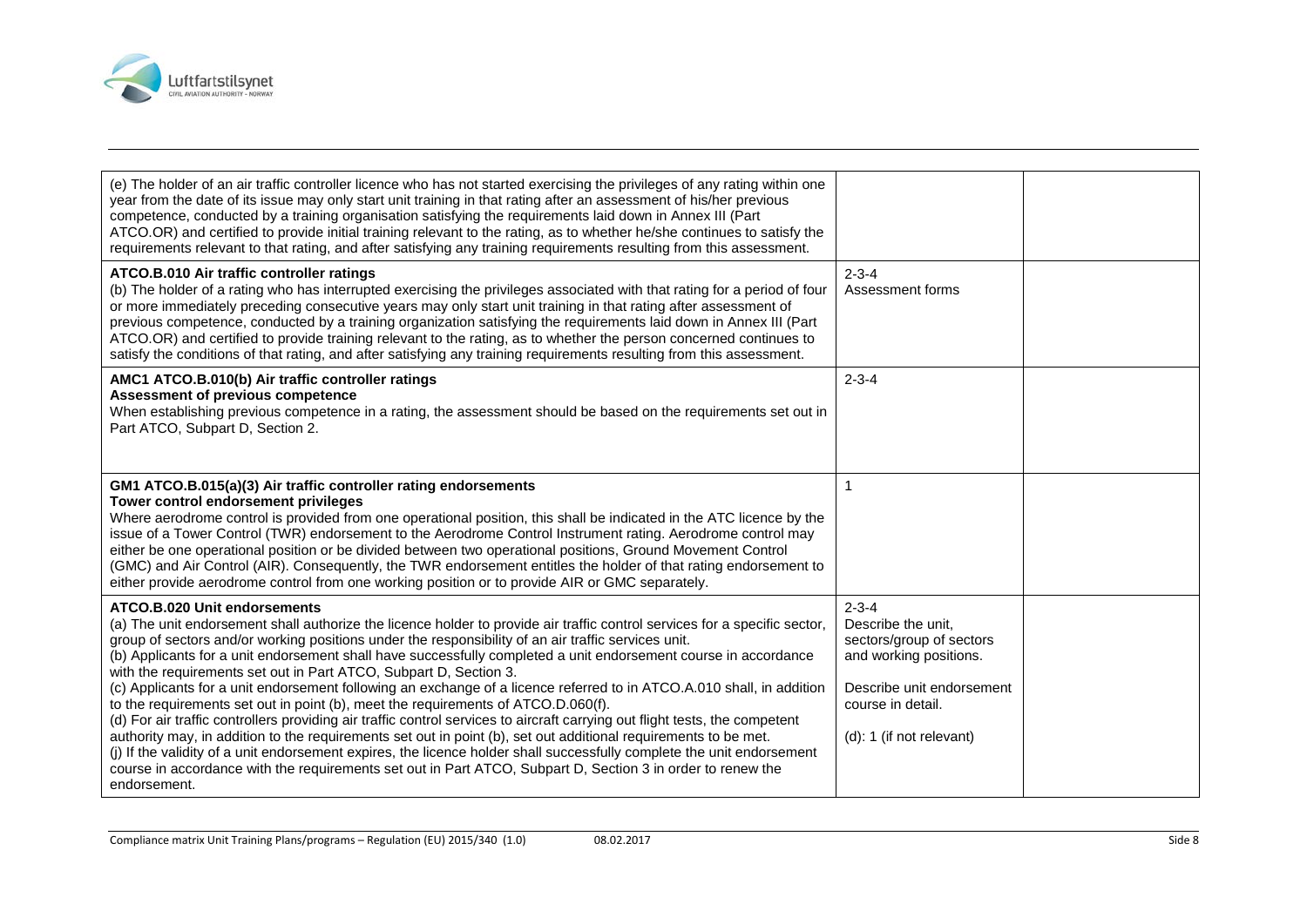

| AMC1 ATCO.B.020(a) Unit endorsements<br>General<br>When aerodrome control service is provided from a remote location, each aerodrome should constitute its own unit<br>endorsement.                                                                                                                                                                                                                                                                                                                                                                                                                                                                                                                                                                                                                                                                                                                                                                                                         |                          |  |
|---------------------------------------------------------------------------------------------------------------------------------------------------------------------------------------------------------------------------------------------------------------------------------------------------------------------------------------------------------------------------------------------------------------------------------------------------------------------------------------------------------------------------------------------------------------------------------------------------------------------------------------------------------------------------------------------------------------------------------------------------------------------------------------------------------------------------------------------------------------------------------------------------------------------------------------------------------------------------------------------|--------------------------|--|
| ATCO.B.045 Language training<br>(a) Air navigation service providers shall make available language training to maintain the required level of language<br>proficiency of air traffic controllers to:<br>(1) holders of language proficiency endorsement at operational level (level four);<br>(2) licence holders without the opportunity to apply their skills on a regular basis in order to maintain their language<br>skills.<br>(b) Language training may also be made available in the form of continuous training.                                                                                                                                                                                                                                                                                                                                                                                                                                                                   | $2 - 3 - 4$              |  |
| AMC1 ATCO.B.045 Language training<br>(a) Language training should contain communication in a job-related context particularly to handle abnormal and<br>emergency situations and conduct non-routine coordination with colleagues, crews and technical staff.<br>(b) Emphasis should be placed on listening comprehension, speaking interaction and vocabulary building.                                                                                                                                                                                                                                                                                                                                                                                                                                                                                                                                                                                                                    | $2 - 3 - 4$              |  |
| GM1 ATCO.B.045 Language training<br>While it is true that many licence holders regularly have prolonged and extensive opportunities to practice - and so<br>to maintain — their language proficiency, it is also true that a purely routine use of the language through<br>phraseology, standard procedures and limited social contact only maintains a restricted core usage of the language<br>which might be quite inadequate for managing unexpected and abnormal situations.<br>Research shows that language proficiency erosion (language attrition) occurs rapidly over time; the lower the initial<br>level, the faster the rate of erosion unless systematic strategies and a high degree of motivation counter this trend.<br>It is very well documented that one's language and communicative proficiency, even in one's native language,<br>deteriorates sharply under stress, therefore, it is recommended that licence holders participate in available language<br>training. |                          |  |
| GM2 ATCO.B.045 Language training<br>Training for language proficiency skills may be delegated to language training organisations with knowledge in the<br>field of aviation.                                                                                                                                                                                                                                                                                                                                                                                                                                                                                                                                                                                                                                                                                                                                                                                                                | $\overline{\phantom{a}}$ |  |
| <b>SUBPART C - Requirements for instructors and assessors</b><br><b>ATCO.C.001 Theoretical instructors</b><br>(a) Theoretical training shall only be carried out by appropriately qualified instructors.<br>(b) A theoretical instructor is appropriately qualified if he/she:<br>(1) holds an air traffic controller licence and/or holds a professional qualification appropriate to the subject being<br>taught and/or has demonstrated adequate knowledge and experience to the training organisation;<br>(2) has demonstrated instructional skills to the training organisation.                                                                                                                                                                                                                                                                                                                                                                                                       | $3 - 4$                  |  |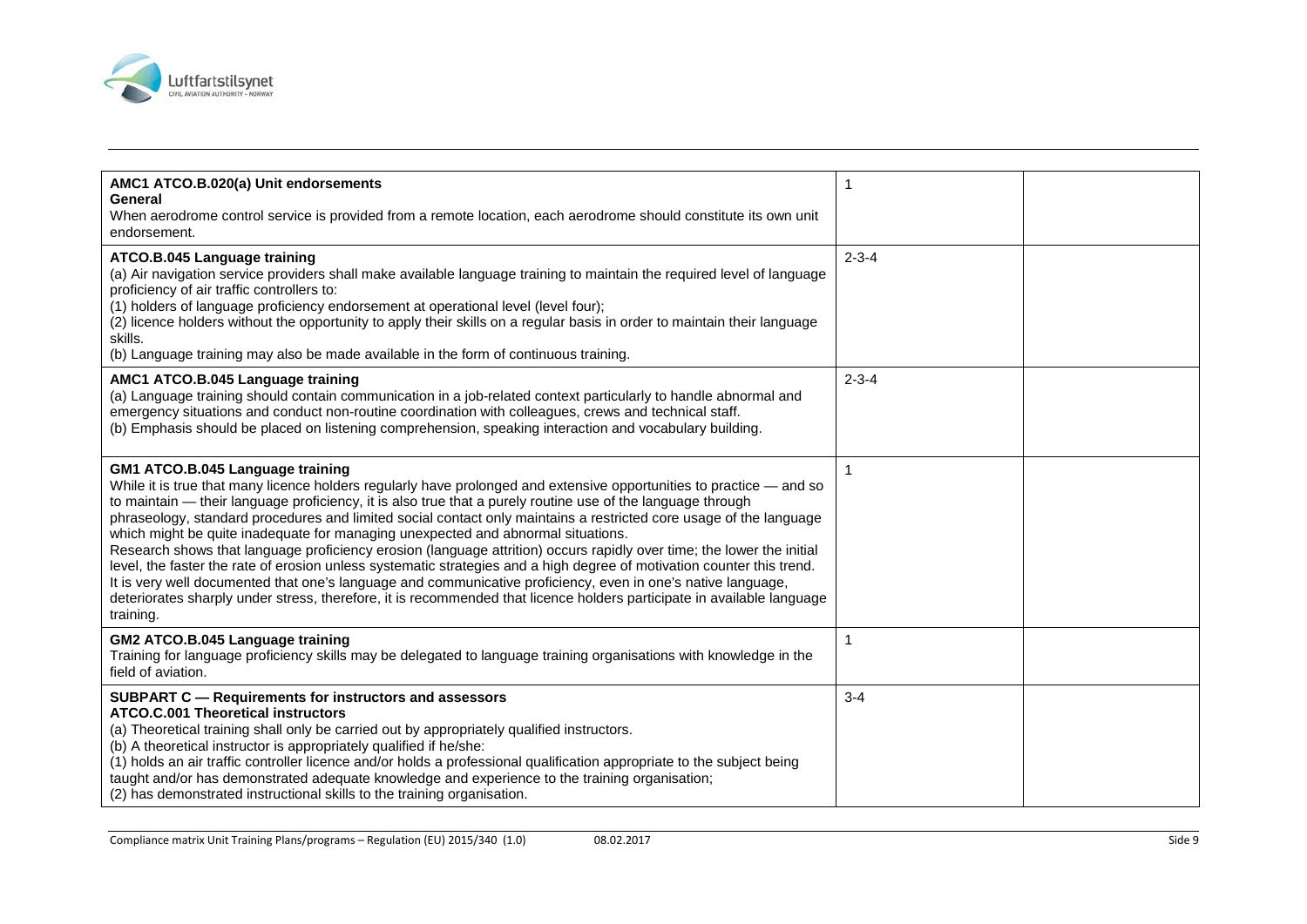

| GM1 ATCO.C.001(b)(1) Theoretical instructors<br><b>Qualification of theoretical instructors</b><br>Professional qualification appropriate to the subject should ensure sufficient level of current knowledge, which is<br>relevant to the subject and its application in air traffic control.                                                                                                                                                                                                                                                                                                                                                                                                                                                                                                                                                                                                                                                                        |                                  |  |
|----------------------------------------------------------------------------------------------------------------------------------------------------------------------------------------------------------------------------------------------------------------------------------------------------------------------------------------------------------------------------------------------------------------------------------------------------------------------------------------------------------------------------------------------------------------------------------------------------------------------------------------------------------------------------------------------------------------------------------------------------------------------------------------------------------------------------------------------------------------------------------------------------------------------------------------------------------------------|----------------------------------|--|
| AMC1 ATCO.C.001(b)(2) Theoretical instructors<br>Instructional skills for theoretical instructors<br>A satisfactory demonstration of instructional skills for theoretical instructors should establish competence at least in<br>the following areas:<br>(a) lesson objectives are defined and communicated;<br>(b) subject questions are fully answered;<br>(c) visual aids are used appropriately;<br>(d) language is unambiguous;<br>(e) the lesson is correctly summarised; and<br>(f) lesson objectives are fulfilled.                                                                                                                                                                                                                                                                                                                                                                                                                                          | $3 - 4$                          |  |
| <b>ATCO.C.005 Practical instructors</b><br>A person shall only carry out practical training when he/she holds an air traffic controller licence with an<br>on-the-job training instructor (OJTI) endorsement or a synthetic training device instructor (STDI) endorsement.                                                                                                                                                                                                                                                                                                                                                                                                                                                                                                                                                                                                                                                                                           |                                  |  |
| ATCO.C.010 On-the-job training instructor (OJTI) privileges<br>(a) Holders of an OJTI endorsement are authorised to provide practical training and supervision on operational<br>working positions for which a valid unit endorsement is held and on synthetic training devices in the ratings held.<br>(b) Holders of an OJTI endorsement shall only exercise the privileges of the endorsement if they have:<br>(1) exercised for at least two years the privilege of the rating they will instruct in;<br>(2) exercised for an immediately preceding period of at least six months the privilege of the valid unit endorsement,<br>in which instruction will be given;<br>(3) practised instructional skills in those procedures in which it is intended to provide instruction.<br>(c) The period of two years referred to in point (b)(1) can be shortened to not less than one year by the competent<br>authority when requested by the training organisation. | See also ATCO.OR.C.010           |  |
| GM1 ATCO.C.010(c) On-the-job training instructor (OJTI) privileges<br>Shortening of the rating experience requirement for OJTI<br>When assessing the training organisations' request for the shortening of the rating experience requirement for<br>OJTIs, the competent authority should take into account the complexity of the traffic in the unit where the on-the-job<br>instruction is provided, as well as the impact on the continuity and safety aspects of the service.                                                                                                                                                                                                                                                                                                                                                                                                                                                                                    | See also GM for ATCO<br>licences |  |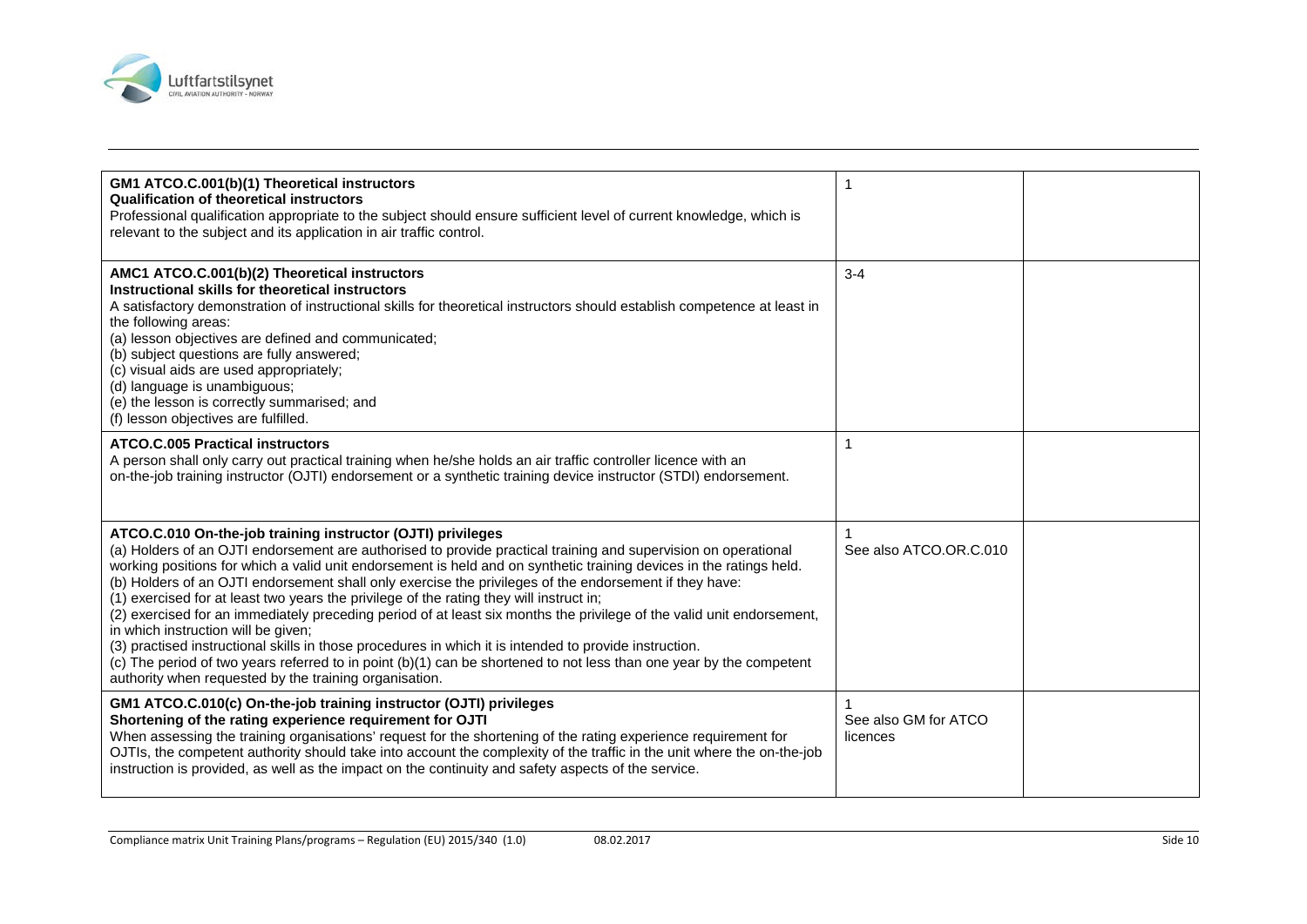

| ATCO.C.030 Synthetic training device instructor (STDI) privileges<br>(a) Holders of an STDI endorsement are authorised to provide practical training on synthetic training<br>devices:<br>(1) for subjects of practical nature during initial training;<br>(2) for unit training other than OJT; and<br>(3) for continuation training.<br>Where the STDI is providing pre-OJT, he/she shall hold or have held the relevant unit endorsement.<br>(b) Holders of an STDI endorsement shall only exercise the privileges of the endorsement if they have:<br>(1) at least two years' experience in the rating they will instruct in;<br>(2) demonstrated knowledge of current operational practices;<br>(3) practised instructional techniques in those procedures in which it is intended to provide instruction.<br>(c) Notwithstanding point (b)(1)<br>(1) for the purpose of basic training any rating held is appropriate;<br>(2) for the purpose of rating training, training may be provided for specific and selected operational tasks by an STDI<br>holding a rating that is relevant for that specific and selected operational task.                                                                                                                                                                                                                            | See also ATCO.OR.C.010 |  |
|--------------------------------------------------------------------------------------------------------------------------------------------------------------------------------------------------------------------------------------------------------------------------------------------------------------------------------------------------------------------------------------------------------------------------------------------------------------------------------------------------------------------------------------------------------------------------------------------------------------------------------------------------------------------------------------------------------------------------------------------------------------------------------------------------------------------------------------------------------------------------------------------------------------------------------------------------------------------------------------------------------------------------------------------------------------------------------------------------------------------------------------------------------------------------------------------------------------------------------------------------------------------------------------------------------------------------------------------------------------------------|------------------------|--|
| GM1 ATCO.C.030(c)(2) Synthetic training device instructor (STDI) privileges<br>Provision of training for specific and selected operational tasks<br>Some of the skills required for the two different aerodrome control ratings, for the two different procedural ratings, as<br>well as for the two different surveillance ratings are the same or similar. Therefore, instruction not being specific for<br>one rating or the training being for specific and selected operational tasks that do not require the learner to practise<br>all of the tasks which are normally associated with a fully operational environment, may be provided by an STDI,<br>having experience of at least two years in a rating that requires similar skills.                                                                                                                                                                                                                                                                                                                                                                                                                                                                                                                                                                                                                          | 1                      |  |
| ATCO.C.045 Assessor privileges<br>(a) A person shall only carry out assessments when he/she holds an assessor endorsement.<br>(b) Holders of an assessor endorsement are authorised to carry out assessments:<br>(1) during initial training for the issue of a student air traffic controller licence or for the issue of a new rating and/or<br>rating endorsement, if applicable;<br>(2) of previous competence for the purpose of ATCO.B.001(d) and ATCO.B.010(b);<br>(3) of student air traffic controllers for the issue of a unit endorsement and rating endorsements, if applicable;<br>(4) of air traffic controllers for the issue of a unit endorsement and rating endorsements, if applicable, as well as for<br>revalidation and renewal of a unit endorsement;<br>(5) of applicant practical instructors or applicant assessors when compliance with the requirements of point (d)(2) to<br>(4) is ensured.<br>(c) Holders of an assessor endorsement shall only exercise the privileges of the endorsement if they have:<br>(1) at least two years' experience in the rating and rating endorsement(s) they will assess in; and<br>(2) demonstrated knowledge of current operational practices.<br>(d) In addition to the requirements set out in point (c), holders of an assessor endorsement shall only exercise the<br>privileges of the endorsement: | See also ATCO.OR.C.010 |  |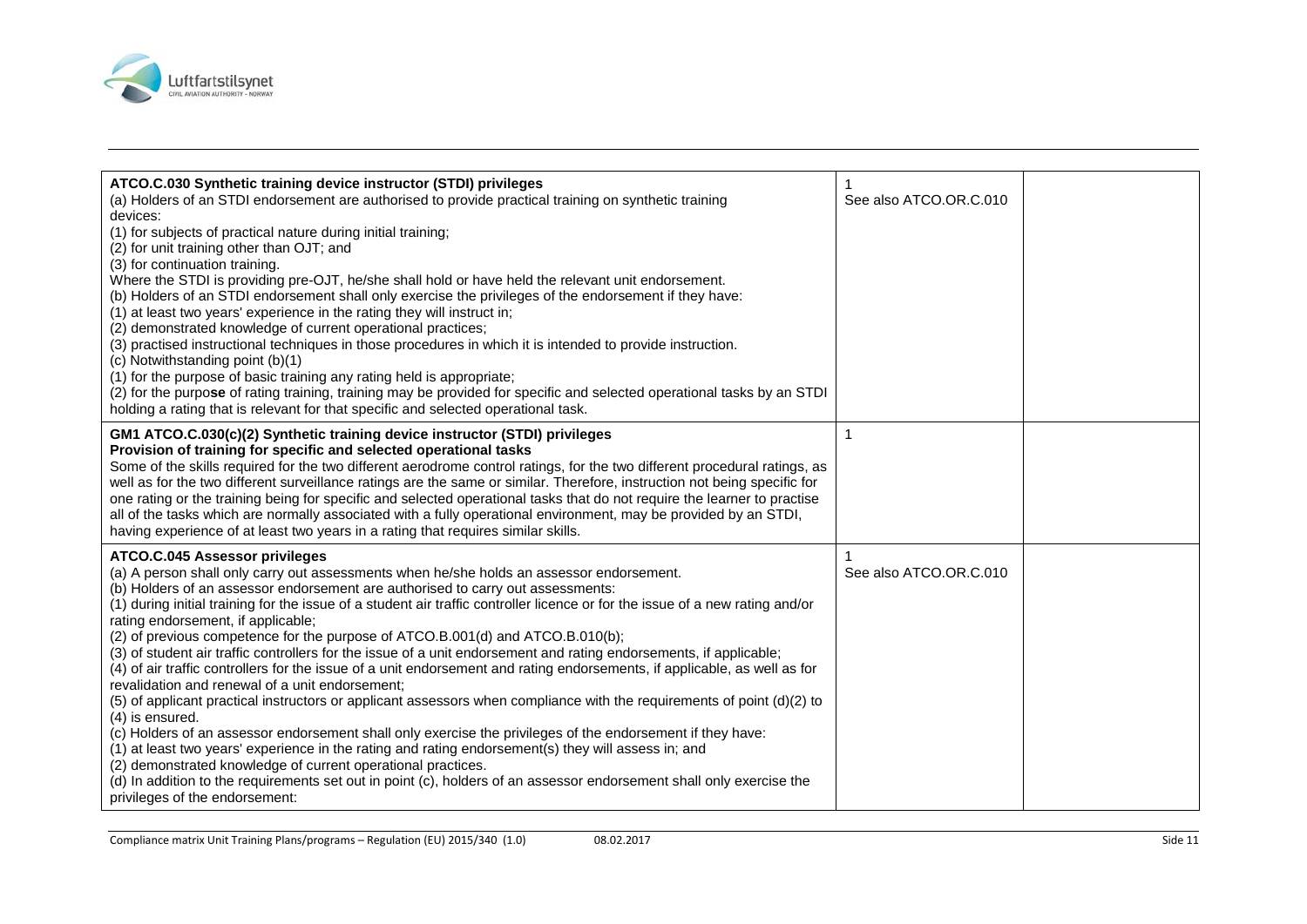

| (1) for assessments leading to the issue, revalidation and renewal of a unit endorsement, if they also hold the unit<br>endorsement associated with the assessment for an immediately preceding period of at least one year;<br>(2) for assessing the competence of an applicant for the issue or renewal of an STDI endorsement, if they hold an<br>STDI or OJTI endorsement and have exercised the privileges of that endorsement for at least three years;<br>(3) for assessing the competence of an applicant for the issue or renewal of an OJTI endorsement, if they hold an<br>OJTI endorsement and have exercised the privileges of that endorsement for at least three years;<br>(4) for assessing the competence of an applicant for the issue or renewal of an assessor endorsement, if they have<br>exercised the privileges of the assessor endorsement for at least three years.<br>(e) When assessing for the purpose of issue and renewal of a unit endorsement, and for ensuring supervision on<br>the operational working position, the assessor shall also hold an OJTI endorsement, or an OJTI holding the valid<br>unit endorsement associated with the assessment shall be present. |                            |  |
|-----------------------------------------------------------------------------------------------------------------------------------------------------------------------------------------------------------------------------------------------------------------------------------------------------------------------------------------------------------------------------------------------------------------------------------------------------------------------------------------------------------------------------------------------------------------------------------------------------------------------------------------------------------------------------------------------------------------------------------------------------------------------------------------------------------------------------------------------------------------------------------------------------------------------------------------------------------------------------------------------------------------------------------------------------------------------------------------------------------------------------------------------------------------------------------------------------------|----------------------------|--|
| AMC1 ATCO.C.045(c)(2) Assessor privileges<br>Demonstration of knowledge of current operational practices<br>The demonstration of knowledge of current operational practices may be achieved by establishing familiarity with<br>current environment and operational procedures.                                                                                                                                                                                                                                                                                                                                                                                                                                                                                                                                                                                                                                                                                                                                                                                                                                                                                                                           |                            |  |
| SUBPART D - Air traffic controller training general requirements<br>ATCO.D.001 Objectives of air traffic controller training<br>Air traffic controller training shall cover the entirety of theoretical courses, practical exercises, including simulation,<br>and on-the-job training required in order to acquire and maintain the skills to deliver safe, orderly and expeditious air<br>traffic control services.                                                                                                                                                                                                                                                                                                                                                                                                                                                                                                                                                                                                                                                                                                                                                                                     |                            |  |
| ATCO.D.005 Types of air traffic controller training<br>(a) Air traffic controller training shall consist of the following types:<br>(2) unit training, leading to the issue of an air traffic controller licence, the issue of a rating endorsement, the<br>validation of rating(s) or rating endorsement(s) and/or the issue or renewal of a unit endorsement. It comprises the<br>following phases:<br>(i) transitional training phase, designed primarily to impart knowledge and understanding of site-specific operational<br>procedures and task-specific aspects; and<br>(ii) on-the-job training phase, which is the final phase of unit training during which previously acquired job-related<br>routines and skills are integrated in practice under the supervision of a qualified on-the-job training instructor in a<br>live traffic situation.<br>(iii) In addition to points (i) and (ii), for unit endorsement(s) that require the handling of complex and dense traffic<br>situations, a pre-on-the-job training phase is required to enhance the previously acquired rating routines and skills<br>and to prepare for live traffic situations which may be encountered in that unit;    | 3-4 Describe unit training |  |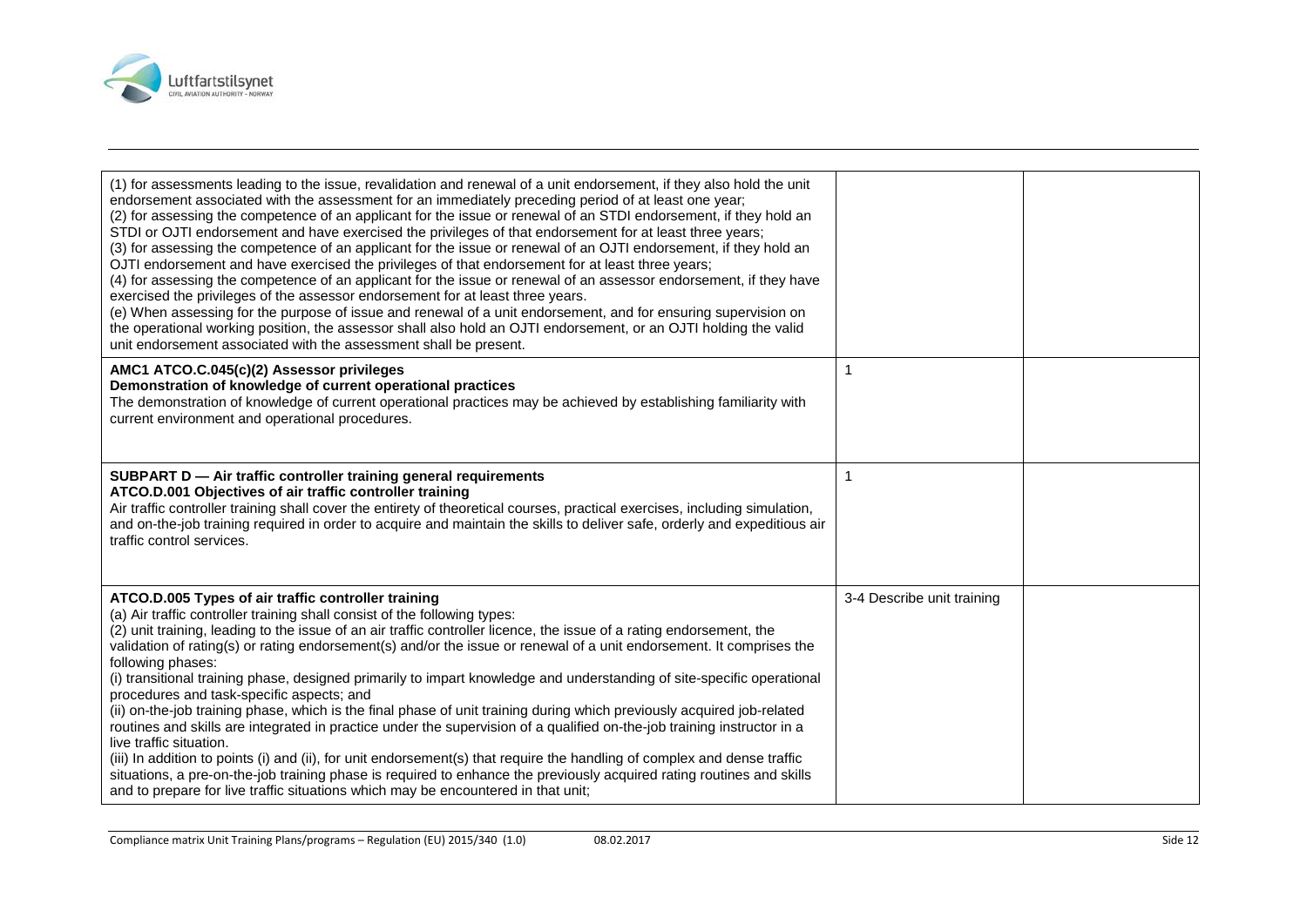

| AMC1 ATCO.D.005(a)(2) Types of air traffic controller training<br>Unit training<br>Unit training should be undertaken by holders of student air traffic controllers licence or holders of air<br>traffic controllers licence, as appropriate, for:<br>(a) the issue of an air traffic controller licence with a unit endorsement;<br>(b) the addition of a unit endorsement in an air traffic controller licence;<br>(c) the validation of a rating and rating endorsement, if applicable, in an existing licence;<br>(d) the addition of rating endorsement in an existing licence; and<br>(e) the renewal of an expired, suspended or revoked unit endorsement, where applicable.                             | See above                  |  |
|-----------------------------------------------------------------------------------------------------------------------------------------------------------------------------------------------------------------------------------------------------------------------------------------------------------------------------------------------------------------------------------------------------------------------------------------------------------------------------------------------------------------------------------------------------------------------------------------------------------------------------------------------------------------------------------------------------------------|----------------------------|--|
| GM1 ATCO.D.005(a)(2)(ii) Types of air traffic controller training<br>On-the-job training<br>(a) On-the-job training may be supplemented for pedagogical reasons by theoretical instructions and<br>computer-based training, part-task trainers or any type of simulators aiming at increasing knowledge, understanding<br>and application of local procedures.<br>(b) Hours accumulated using these training tools and methods during this phase cannot be counted towards the<br>minimum duration of on-the-job training established in accordance with AMC1 ATCO.D.055(b)(6), with the exception<br>of training for procedures unlikely to be encountered in the operational environment during the training. | $\mathbf{1}$               |  |
| ATCO.D.045 Composition of unit training<br>(a) Unit training shall consist of training course(s) for each unit endorsement established at the ATC unit as defined<br>in the unit training plan.<br>(b) The unit endorsement course(s) shall be developed and provided by training organisations according to<br>ATCO.D.060 and approved by the competent authority.<br>(c) Unit training shall include training in:<br>(1) operational procedures;<br>(2) task-specific aspects;<br>(3) abnormal and emergency situations; and<br>(4) human factors.                                                                                                                                                            | 3-4 Describe unit training |  |
| GM1 ATCO.D.045(a) Composition of unit training<br>If an applicant undertakes unit endorsement training, and there is a requirement for training to achieve<br>an additional unit endorsement, the applicant should not repeat the training objectives covered in the<br>first unit endorsement training; however, the objectives of the additional unit endorsement course(s)<br>should be achieved.                                                                                                                                                                                                                                                                                                            | 1                          |  |
| AMC1 ATCO.D.045(c)(3) Composition of unit training<br>Abnormal and emergency situations<br>(a) Training for all identified abnormal and emergency situations should primarily take place on synthetic training<br>devices.<br>(b) Training organisations should develop performance objectives for the abnormal and emergency situation                                                                                                                                                                                                                                                                                                                                                                         | $3 - 4$                    |  |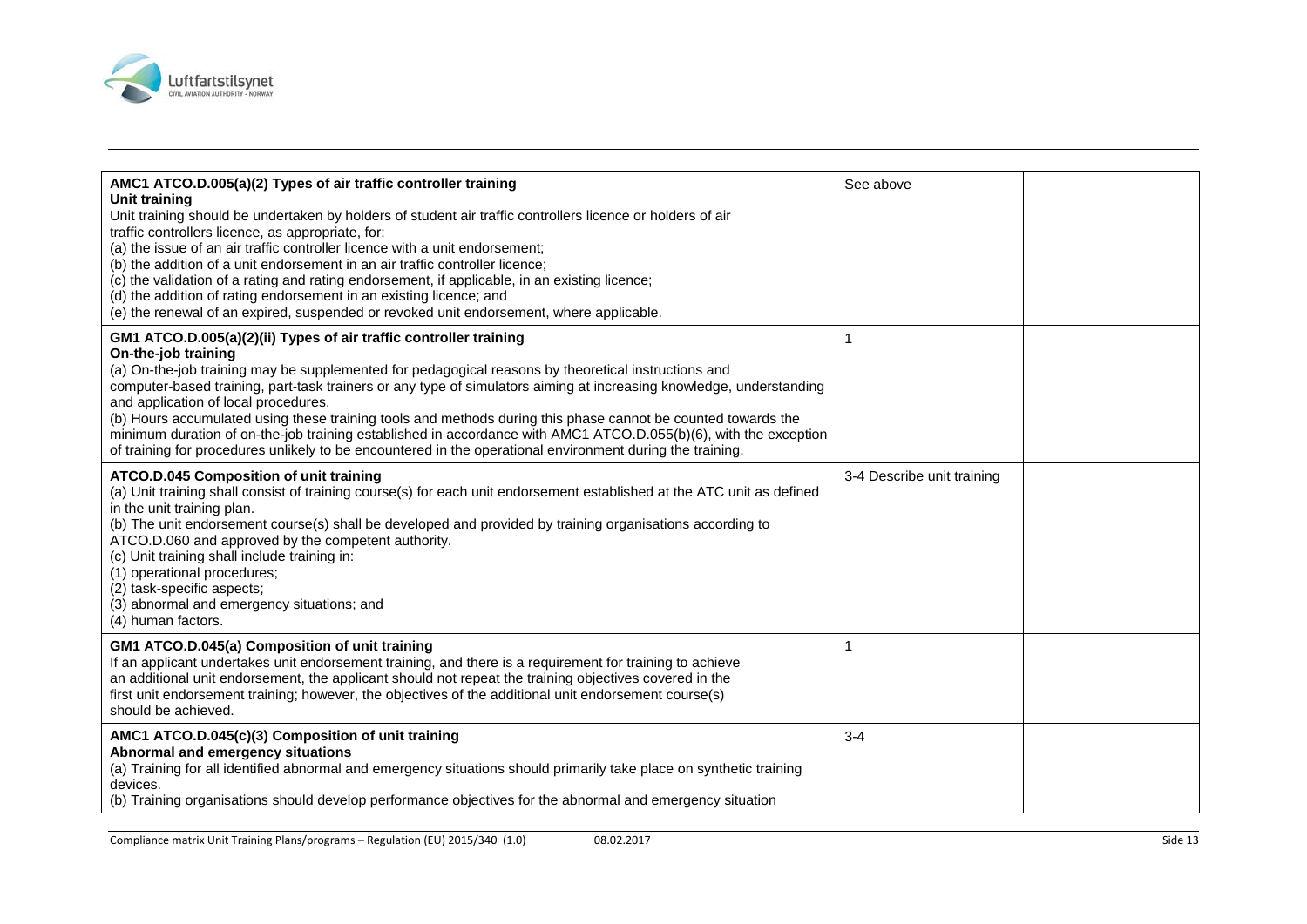

| training.<br>(c) Where a low safety risk for the ATC service provision has been identified and agreed by the competent authority,<br>training in abnormal and emergency situations may take place by means other than synthetic training devices.<br>(d) If the pre-on-the-job training phase is not provided, the abnormal and emergency situation training should be<br>scenario-based and as realistic as possible while maintaining operational safety.<br>(e) Checklists for abnormal and emergency situations used in operations should be made available to the applicant<br>and be available at all times during scenario training.                                                                                                                                                                                                                                                                                                                                                                                                                                                                                                                                                                                                         |                      |  |
|-----------------------------------------------------------------------------------------------------------------------------------------------------------------------------------------------------------------------------------------------------------------------------------------------------------------------------------------------------------------------------------------------------------------------------------------------------------------------------------------------------------------------------------------------------------------------------------------------------------------------------------------------------------------------------------------------------------------------------------------------------------------------------------------------------------------------------------------------------------------------------------------------------------------------------------------------------------------------------------------------------------------------------------------------------------------------------------------------------------------------------------------------------------------------------------------------------------------------------------------------------|----------------------|--|
| AMC1 ATCO.D.045(c)(4) Composition of unit training<br><b>Human factors</b><br>(a) Training organisations should train the applicant during on-the-job training in team resource management,<br>fatigue management and stress management.<br>(b) Training organisations should develop performance objectives for team resource management training.<br>(c) The team resource management training may also make use of synthetic training devices.<br>(d) Training organisations should develop training objectives for fatigue management and stress management<br>training.                                                                                                                                                                                                                                                                                                                                                                                                                                                                                                                                                                                                                                                                        | $3 - 4$              |  |
| ATCO.D.050 Prerequisites of unit training<br>Unit training may only be started by persons who are holders of:<br>(a) a student air traffic controller licence with the appropriate rating and, if applicable, rating endorsement; or<br>(b) an air traffic controller licence with the appropriate rating and, if applicable, rating endorsement;<br>provided that the requirements set out in ATCO.B.001(d) and ATCO.B.010(b) are met.                                                                                                                                                                                                                                                                                                                                                                                                                                                                                                                                                                                                                                                                                                                                                                                                             | $\overline{1}$       |  |
| ATCO.D.055 Unit training plan<br>(a) A unit training plan shall be established by the training organisation for each ATC unit and shall be approved by<br>the competent authority.<br>(b) The unit training plan shall contain at least:<br>(1) ratings and endorsements for which the training is conducted;<br>(2) the structure of the unit training;<br>(3) the list of unit endorsement course(s) according to ATCO.D.060;<br>(4) the process for the conduct of a unit endorsement course;<br>(5) the training methods;<br>(6) the minimum duration of the unit endorsement course(s);<br>(7) process for adapting the unit endorsement course(s) to take due account of the acquired ratings and/or rating<br>endorsements and experience of applicants, when relevant;<br>(8) processes for demonstrating theoretical knowledge and understanding according to ATCO.D.065, including the<br>number, frequency and type of, as well as pass marks for examinations, which shall be a minimum of 75 % of the<br>marks allocated to these examinations:<br>(9) processes for the assessment according to ATCO.D.070, including the number and frequency of assessments;<br>(10) training personnel qualifications, roles and responsibilities; | 3-4 Details required |  |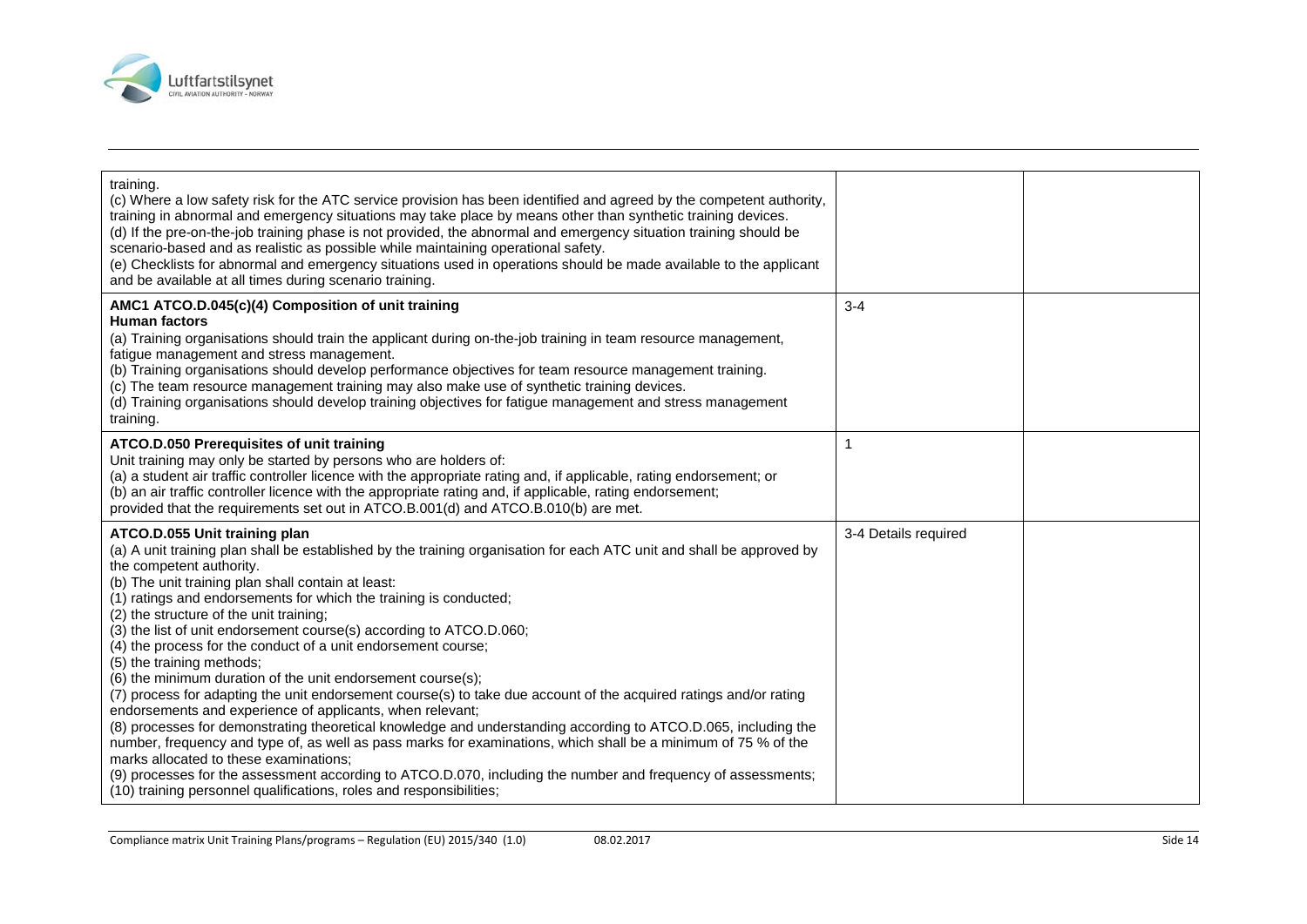

| (11) process for early termination of training;<br>(12) the appeal process;<br>(13) identification of records to be kept specific to the unit training;<br>(14) a list of identified abnormal and emergency situations specific for each unit endorsement;<br>(15) process and reasons for reviewing and amending the unit training plan and its submission to the competent<br>authority. The review of the unit training plan shall take place at least once every three years.                                                                                                                                                                                                                                                                                                                                                                                                                                                |         |  |
|----------------------------------------------------------------------------------------------------------------------------------------------------------------------------------------------------------------------------------------------------------------------------------------------------------------------------------------------------------------------------------------------------------------------------------------------------------------------------------------------------------------------------------------------------------------------------------------------------------------------------------------------------------------------------------------------------------------------------------------------------------------------------------------------------------------------------------------------------------------------------------------------------------------------------------|---------|--|
| GM1 ATCO.D.055 Unit training plan<br>General<br>Guidance for the development of unit training plans can be found in EUROCONTROL's documents 'Guidelines for<br>the Development of Unit Training Plans', Edition number 1.0, dated 31.08.2005 and 'Annex to the Guidelines for the<br>Development of Unit Training Plans: Examples of UTP', Edition 2.0, dated 10.06.2010.                                                                                                                                                                                                                                                                                                                                                                                                                                                                                                                                                        | 1       |  |
| GM1 ATCO.D.055(a) Unit training plan<br>ATC Unit for aerodrome control from a remote tower<br>For the purpose of establishing a unit training plan, a Remote Tower Centre (RTC) may be considered as one Air<br>Traffic Control (ATC) unit.                                                                                                                                                                                                                                                                                                                                                                                                                                                                                                                                                                                                                                                                                      | 1       |  |
| AMC1 ATCO.D.055(b)(6) Unit training plan<br>Duration of unit endorsement courses<br>(a) The on-the-job training instruction as part of the unit endorsement course should be at least of the duration<br>specified in Annex 1 to the Chicago Convention, Section 4.5.2.2.1(b).<br>(b) The ratings named in Annex 1 to the Chicago Convention, Section 4.5.2.2.1(b), should be read in the context of<br>this Regulation:<br>(1) aerodrome control rating: ADV and ADI ratings;<br>(2) approach control procedural rating: APP rating;<br>(3) approach control surveillance rating: APS rating;<br>(4) area control procedural rating: ACP rating;<br>(5) area control surveillance rating: ACS rating.<br>(c) The approach precision radar control rating in Annex 1 to the Chicago Convention, Section 4.5.2.2.1(b), should<br>be read in the context of this Regulation as APS-PAR rating endorsement according to ATCO.B.015. | $3 - 4$ |  |
| AMC1 ATCO.D.055(b)(14) Unit training plan<br>Desirable behaviours for abnormal and emergency situations<br>(a) Training organisations should establish desirable behaviours for the identified abnormal and emergency<br>situations and associate them with established procedures.<br>(b) Desirable behaviours of the applicants in case of abnormal or emergency situations may be of technical or non-<br>technical nature.                                                                                                                                                                                                                                                                                                                                                                                                                                                                                                   | $3 - 4$ |  |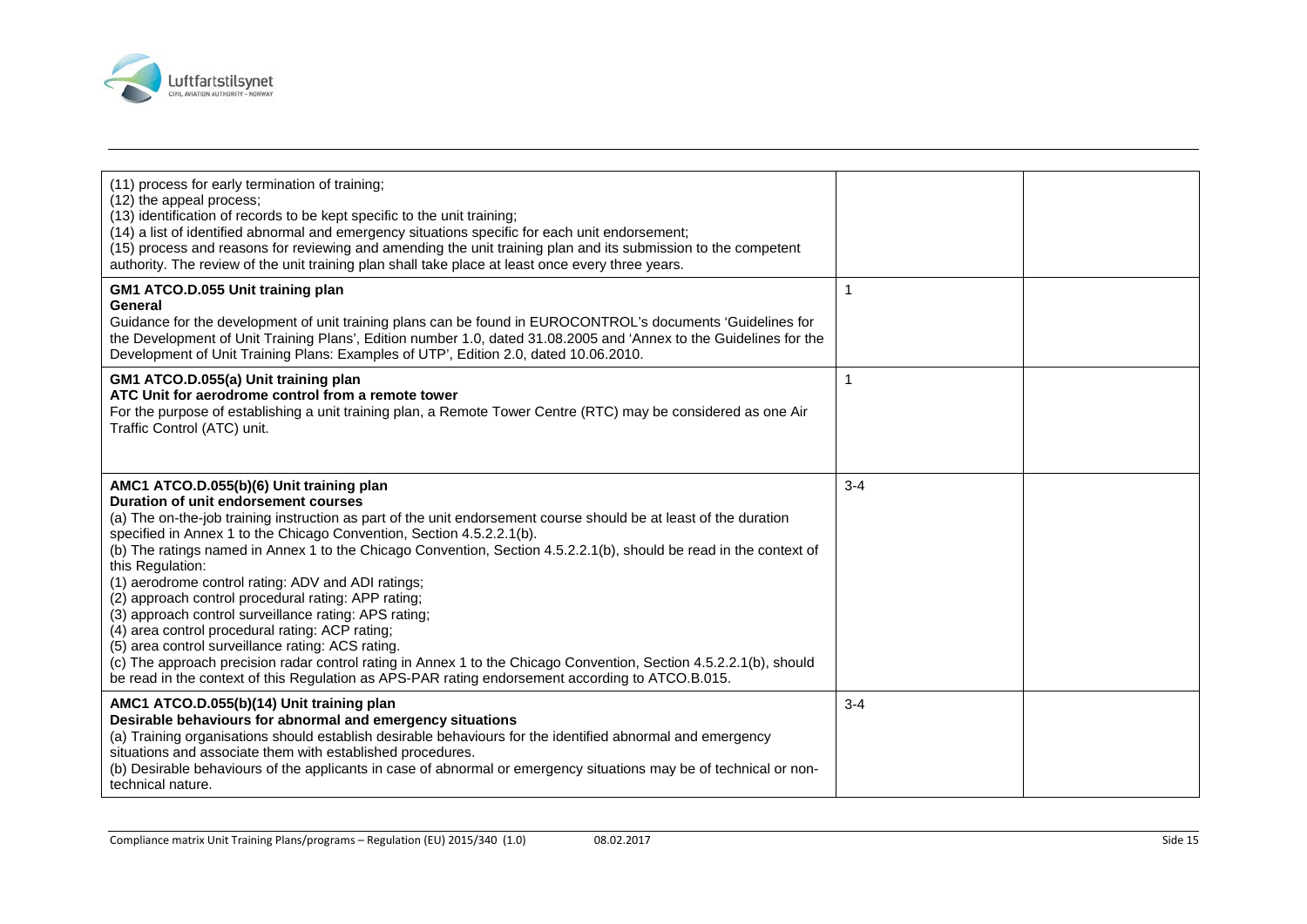

| GM1 ATCO.D.055(b)(5) Unit training plan                                                                              | 1                    |  |
|----------------------------------------------------------------------------------------------------------------------|----------------------|--|
| <b>Training methods</b>                                                                                              |                      |  |
| Training organisations should consider a variety of methods when conducting training leading to a unit               |                      |  |
| endorsement. Although this list is not exhaustive, such methods could be:                                            |                      |  |
| - on-the-job;                                                                                                        |                      |  |
| $-$ lecture;                                                                                                         |                      |  |
| - lesson/demonstration;                                                                                              |                      |  |
| - case study;                                                                                                        |                      |  |
| - computer-based practical exercise;                                                                                 |                      |  |
| - exercise;                                                                                                          |                      |  |
| - facilitation;                                                                                                      |                      |  |
| - group work;                                                                                                        |                      |  |
| -hands-on;                                                                                                           |                      |  |
| - interactive training;                                                                                              |                      |  |
| - supervised practices;                                                                                              |                      |  |
| - part-task practice;                                                                                                |                      |  |
| - individual simulation;                                                                                             |                      |  |
| - team simulation;                                                                                                   |                      |  |
| - group simulation;                                                                                                  |                      |  |
| - briefing/debriefing;                                                                                               |                      |  |
| - structured briefing;                                                                                               |                      |  |
| - structured debriefing;                                                                                             |                      |  |
| - virtual classroom;                                                                                                 |                      |  |
| - role play;                                                                                                         |                      |  |
| - skill acquisition;                                                                                                 |                      |  |
| - self-study;                                                                                                        |                      |  |
| - self-test:                                                                                                         |                      |  |
| - resilience training.                                                                                               |                      |  |
| ATCO.D.060 Unit endorsement course                                                                                   | 3-4 Details required |  |
| (a) A unit endorsement course shall be the combination of the relevant unit training phases for the issue or renewal |                      |  |
| of a unit endorsement in the licence. Each course shall contain:                                                     |                      |  |
| (1) a transitional training phase;                                                                                   |                      |  |
| (2) an on-the-job training phase.                                                                                    |                      |  |
| A pre-on-the-job training phase shall be included, if required, according to ATCO.D.005(a)(2).                       |                      |  |
| (b) The unit training phases referred to in paragraph (a) shall be provided separately or in an integrated manner.   |                      |  |
| (c) Unit endorsement courses shall define the syllabus and the performance objectives in accordance with             |                      |  |
| ATCO.D.045(c) and shall be conducted in accordance with the unit training plan.                                      |                      |  |
| (d) Unit endorsement courses that include training for rating endorsement(s) according to ATCO.B.015 shall be        |                      |  |
|                                                                                                                      |                      |  |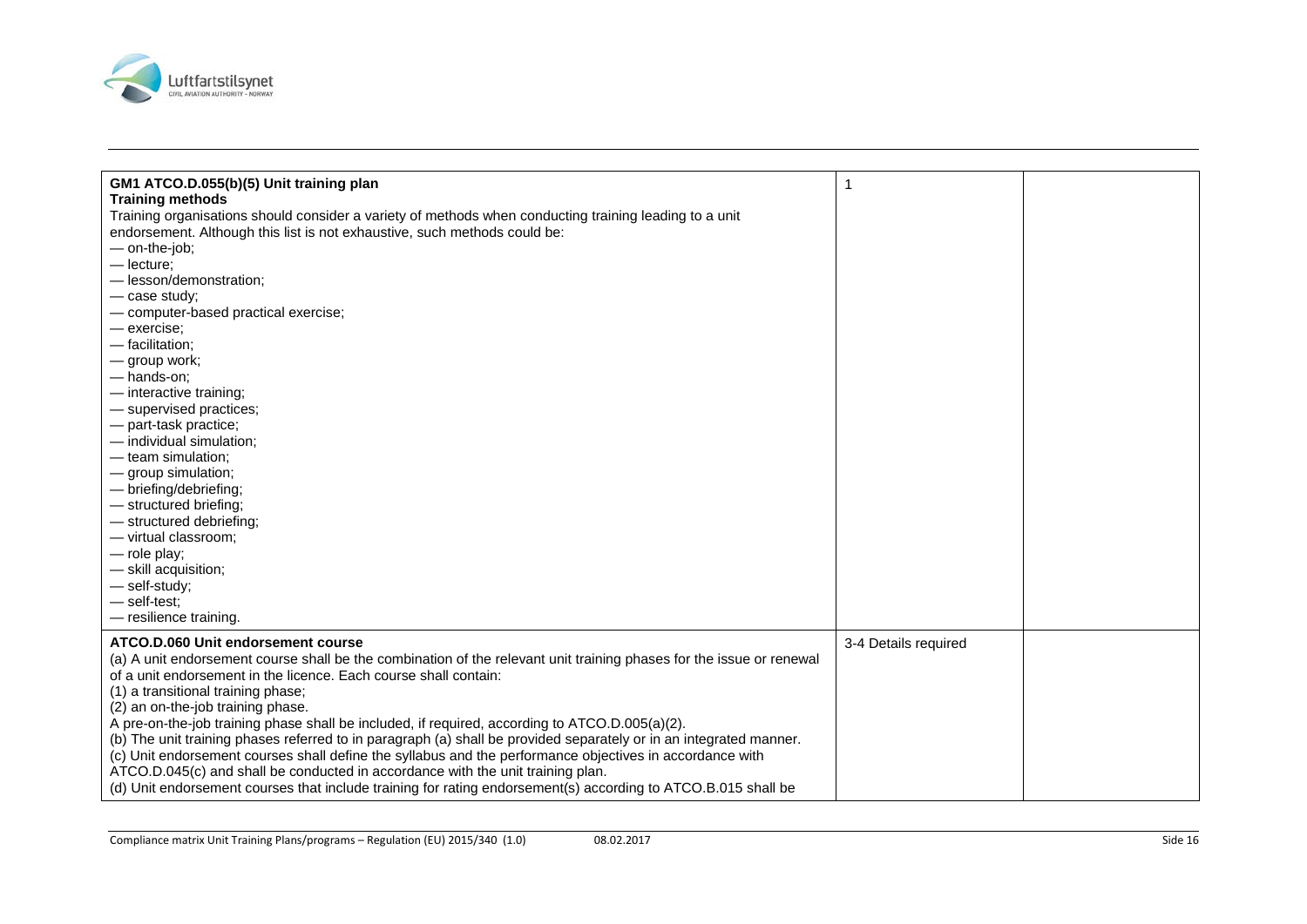

| supplemented with additional training that allows for the acquisition of the concerned rating endorsement skills.<br>(e) Training intended for a rating endorsement other than ATCO.B.015(a)(3) shall consist of subjects, subject<br>objectives, topics and subtopics developed by the training organisation and approved as part of the training course.<br>(f) Unit endorsement courses undertaken following an exchange of a licence shall be adapted to include elements of<br>initial training that are specific to the Functional Airspace Block or to the national environment. |         |  |
|-----------------------------------------------------------------------------------------------------------------------------------------------------------------------------------------------------------------------------------------------------------------------------------------------------------------------------------------------------------------------------------------------------------------------------------------------------------------------------------------------------------------------------------------------------------------------------------------|---------|--|
| GM1 ATCO.D.060(c) Unit endorsement course<br>Performance objectives for air traffic controllers providing services to aircraft carrying out flight tests<br>The performance objectives for air traffic controllers providing air traffic control services to aircraft carrying out flight<br>tests should ensure that applicants manage the workload and provide air traffic services and apply specific ATC<br>procedures to aircraft carrying out flight tests within a defined aerodrome, approach control and/or area control area<br>of responsibility.                            |         |  |
| GM2 ATCO.D.060(c) Unit endorsement course<br>Additional training for air traffic controllers providing services to aircraft carrying out flight test<br>In accordance with ATCO.B.020(d), the unit endorsement course for air traffic controllers providing air traffic control<br>services to aircraft carrying out flight tests may include the following subjects, subject objectives, topics and<br>subtopics: (see list)                                                                                                                                                           |         |  |
| GM3 ATCO.D.060(c) Unit endorsement course<br>Performance objectives for air traffic controllers providing aerodrome control service from a remote tower<br>The performance objectives for air traffic controllers providing aerodrome control service from a remote tower<br>should ensure, through the use of a Remote Tower Module (RTM), that applicants apply ATC procedures in a<br>manner that airspace users are not negatively impacted/affected, providing at least the same level of safety as from<br>a conventional tower.                                                  |         |  |
| GM4 ATCO.D.060(c) Unit endorsement course<br>Training for air traffic controllers providing aerodrome control service from a remote tower<br>For air traffic controllers providing aerodrome control service from a remote tower, the following subjects, subject<br>objectives, topics and subtopics should be integrated into the unit endorsement course: (see list)                                                                                                                                                                                                                 |         |  |
| GM1 ATCO.D.060(d);(e) Unit endorsement course<br>Training for rating endorsements<br>Training for rating endorsement(s) as part of the unit endorsement course may be delegated to training<br>organisations certified for initial training.                                                                                                                                                                                                                                                                                                                                            |         |  |
| ATCO.D.065 Demonstration of theoretical knowledge and understanding<br>Theoretical knowledge and understanding shall be demonstrated by examinations.                                                                                                                                                                                                                                                                                                                                                                                                                                   | $3 - 4$ |  |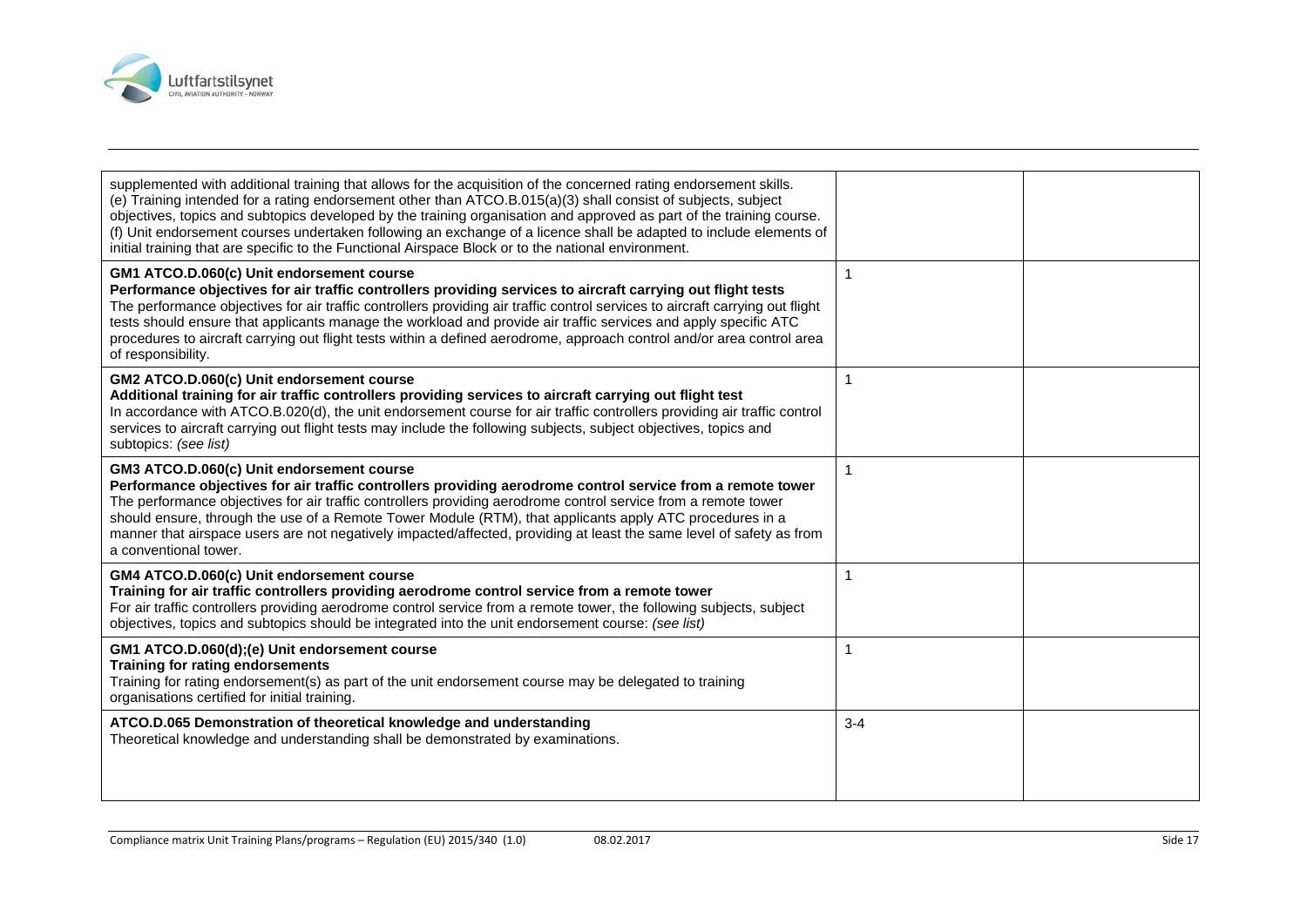

| GM1 ATCO.D.065 Demonstration of theoretical knowledge and understanding<br><b>Methods of examination</b><br>(a) Oral examinations and/or written/computer-based examinations should be used to demonstrate the controller's<br>knowledge and understanding.<br>(1) Oral examinations<br>The oral examination is used to test the understanding of applicable techniques and the rules governing them,<br>particularly of unit and national air traffic control procedures. Scenario-type questioning allows examiners to gather<br>additional evidence of how an applicant would react in circumstances that are not observable, but are nevertheless<br>considered important to the overall operation at that ATC unit.<br>Oral examinations will give a clear indication that the persons undertaking training know not only what they should<br>be doing, but why they should be doing it. The oral examination requires considerable skills and it should be<br>undertaken in a way to ensure consistency among individual examiners.<br>(2) Written examinations<br>The written examination is used to test theoretical knowledge and to a lesser degree the understanding of<br>applicable techniques and the rules governing them, particularly of unit and national air traffic control procedures. It<br>is easier to administer and to ensure the consistency of written examinations particularly when using multiple-choice<br>questioning. Although multiple-choice questioning can test knowledge, it is not appropriate for determining what a<br>controller would do in a particular operational situation.<br>Written examinations can also be computer-based.<br>(b) The most comprehensive method of testing the understanding of the person undertaking training, contrary to<br>their possession of pure knowledge, would be a combination of written examinations that assess the knowledge of<br>unit and national procedures, together with a separate oral examination which tests the understanding and reactions<br>to operational situations. |         |  |
|---------------------------------------------------------------------------------------------------------------------------------------------------------------------------------------------------------------------------------------------------------------------------------------------------------------------------------------------------------------------------------------------------------------------------------------------------------------------------------------------------------------------------------------------------------------------------------------------------------------------------------------------------------------------------------------------------------------------------------------------------------------------------------------------------------------------------------------------------------------------------------------------------------------------------------------------------------------------------------------------------------------------------------------------------------------------------------------------------------------------------------------------------------------------------------------------------------------------------------------------------------------------------------------------------------------------------------------------------------------------------------------------------------------------------------------------------------------------------------------------------------------------------------------------------------------------------------------------------------------------------------------------------------------------------------------------------------------------------------------------------------------------------------------------------------------------------------------------------------------------------------------------------------------------------------------------------------------------------------------------------------------------------------------------------------------------------|---------|--|
| ATCO.D.070 Assessments during unit endorsement courses<br>(a) The applicant's assessment shall be conducted in the operational environment under normal operational<br>conditions at least once at the end of the on-the-job training.<br>(b) When the unit endorsement course contains a pre-on-the-job training phase, the applicant's skills shall be<br>assessed on a synthetic training device at least at the end of this phase.<br>(c) Notwithstanding point (a), a synthetic training device may be used during a unit endorsement assessment to<br>demonstrate the application of trained procedures not encountered in the operational environment during the<br>assessment.                                                                                                                                                                                                                                                                                                                                                                                                                                                                                                                                                                                                                                                                                                                                                                                                                                                                                                                                                                                                                                                                                                                                                                                                                                                                                                                                                                                    | $3 - 4$ |  |
| GM1 ATCO.D.070 Assessments during unit endorsement courses<br>(a) Dedicated essessments<br>(1) A dedicated assessment should be carried out for the issue or renewal of a unit endorsement.<br>(2) A dedicated assessment may consist of a single assessment or a series of assessments, as detailed in the unit<br>training plan.<br>(3) To conduct a dedicated assessment, the assessor(s) should sit with the applicant with the purpose of observing<br>the quality and assessing the standard of work being carried out and, if also acting as OJTI at the same time, to                                                                                                                                                                                                                                                                                                                                                                                                                                                                                                                                                                                                                                                                                                                                                                                                                                                                                                                                                                                                                                                                                                                                                                                                                                                                                                                                                                                                                                                                                             | 1       |  |